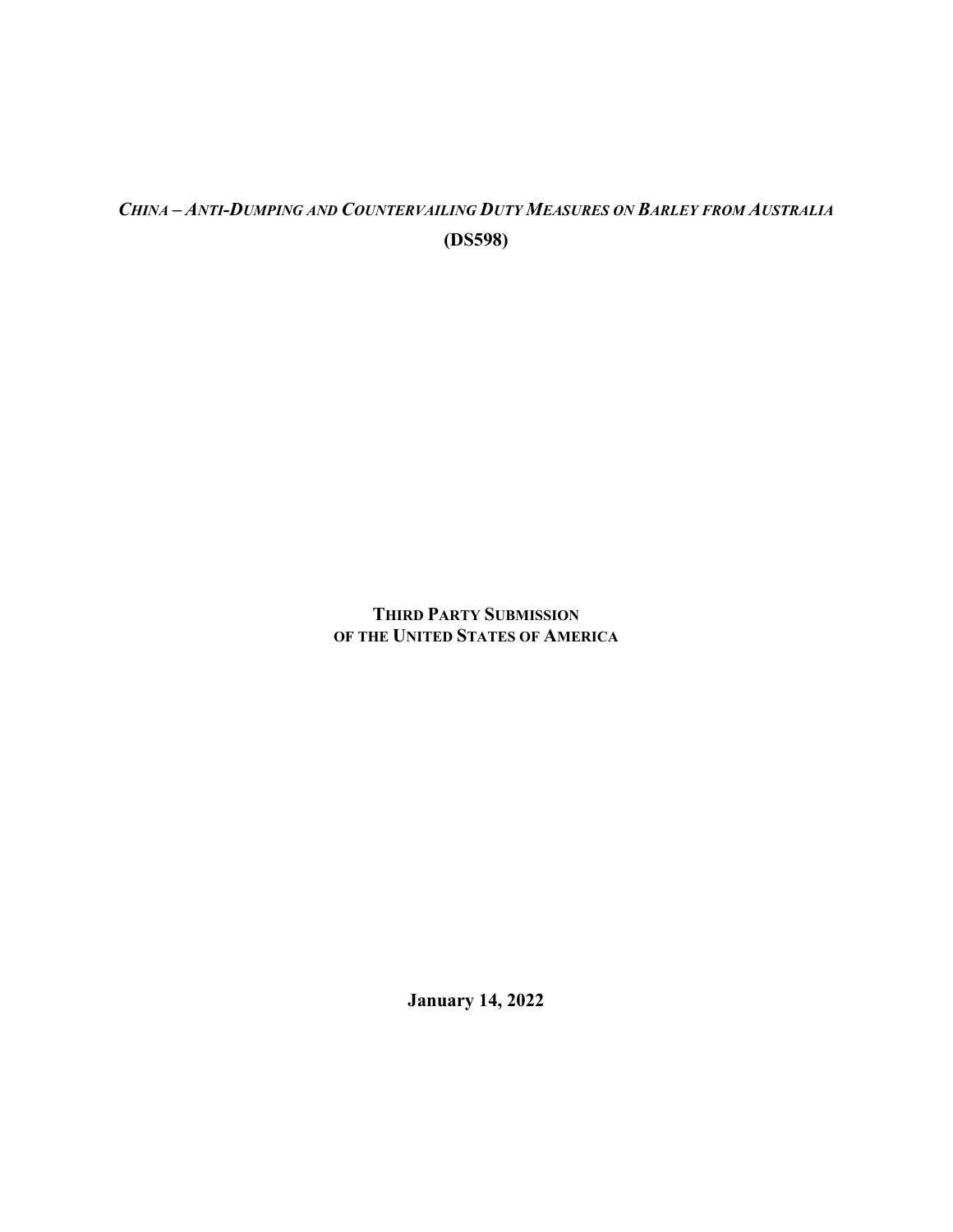## **TABLE OF CONTENTS**

| I.   |                                                                                  |  |  |  |
|------|----------------------------------------------------------------------------------|--|--|--|
| П.   |                                                                                  |  |  |  |
|      | A.                                                                               |  |  |  |
|      | <b>B.</b>                                                                        |  |  |  |
| Ш.   |                                                                                  |  |  |  |
|      | A.                                                                               |  |  |  |
|      | <b>B.</b>                                                                        |  |  |  |
|      | $\mathbf{C}$ .                                                                   |  |  |  |
|      | D.                                                                               |  |  |  |
| IV.  | Claims Regarding Articles 3.1 and 3.5 of the AD Agreement and Articles 15.1 and  |  |  |  |
| V.   | Claims Regarding Article 5 of the AD Agreement and Article 11 of the SCM         |  |  |  |
| VI.  | Claims Related to Articles 12.2 and 12.2.2 of the AD Agreement and Articles 22.3 |  |  |  |
| VII. |                                                                                  |  |  |  |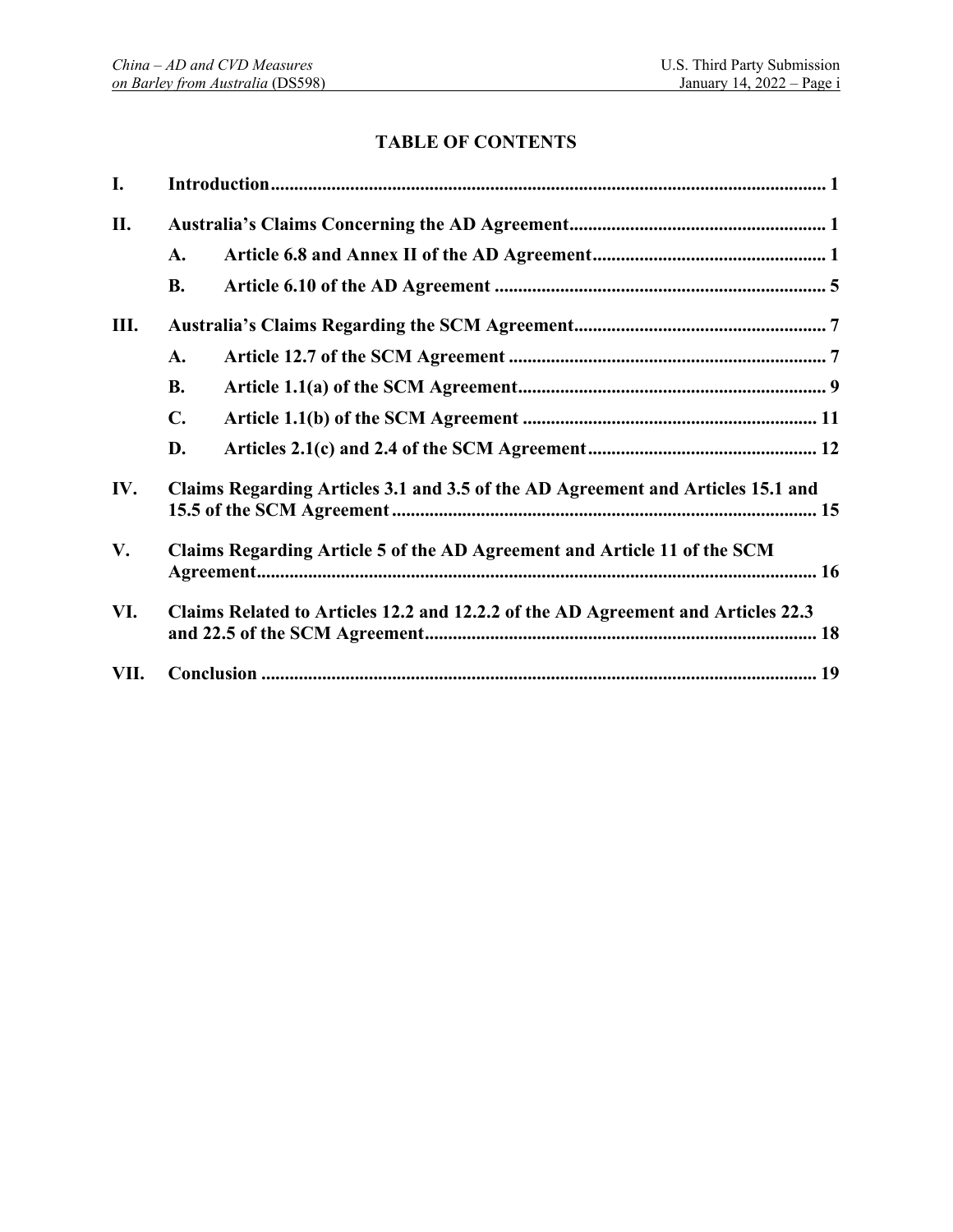## **TABLE OF REPORTS**

| <b>Short Form</b>                                       | <b>Full Citation</b>                                                                                                                                                                                                      |
|---------------------------------------------------------|---------------------------------------------------------------------------------------------------------------------------------------------------------------------------------------------------------------------------|
| Argentina – Ceramic Tiles                               | Panel Report, Argentina - Definitive Anti-Dumping Measures on<br>Carton-Board Imports from Germany and Definitive Anti-Dumping<br>Measures on Imports of Ceramic Tiles from Italy, WT/DS189/R,<br>adopted 5 November 2001 |
| Canada - Aircraft (AB)                                  | Appellate Body Report, Canada - Measures Affecting the Export<br>of Civilian Aircraft, WT/DS70/AB/R, adopted 20 August 1999                                                                                               |
| China – Broiler Products<br>(Panel)                     | Panel Report, China - Anti-Dumping and Countervailing Duty<br>Measures on Broiler Products from the United States,<br>WT/DS427/R, adopted 20 September 2011                                                               |
| $China - GOES(AB)$                                      | Appellate Body Report, China - Countervailing and Anti-Dumping<br>Duties on Grain Oriented Flat-Rolled Electrical Steel from the<br>United States, WT/DS414/AB/R, adopted 16 November 2012                                |
| China - GOES (Panel)                                    | Panel Report, China - Countervailing and Anti-Dumping Duties on<br>Grain Oriented Flat-Rolled Electrical Steel from the United States,<br>WT/DS414/R and Add.1, adopted 16 November 2012                                  |
| $EC - Bed$ Linen (Panel)                                | Panel Report, European Communities - Anti-Dumping Duties on<br>Imports of Cotton-Type Bed Linen from India, WT/DS141/RW,<br>adopted 8 April 2003                                                                          |
| $EC$ – Countervailing Measures<br>on DRAM Chips (Panel) | Panel Report, European Communities - Countervailing Measures on<br>Dynamic Random Access Memory Chips from Korea, WT/DS299/R,<br>adopted 3 August 2005                                                                    |
| $EC-Fasteners$ (China)<br>(Panel)                       | Panel Report, European Communities - Definitive Anti-<br>Dumping Measures on Certain Iron or Steel Fasteners from<br>China, WT/DS397/R, adopted 28 July 2011                                                              |
| $EC-Large$ Civil Aircraft (AB)                          | Appellate Body Report, European Communities and Certain Member<br>States - Measures Affecting Trade in Large Civil Aircraft,<br>WT/DS316/AB/R, adopted 1 June 2011                                                        |
| EC - Large Civil Aircraft<br>(Panel)                    | Panel Report, European Communities and Certain Member States -<br>Measures Affecting Trade in Large Civil Aircraft, WT/DS316/R,<br>adopted 1 June 2011                                                                    |
| EC - Salmon (Norway)                                    | Panel Report, European Communities – Anti-Dumping Measure<br>on Farmed Salmon from Norway, WT/DS337/R, adopted 15<br>January 2008                                                                                         |
| Egypt – Steel Rebar                                     | Panel Report, Egypt – Definitive Anti-Dumping Measures on<br>Steel Rebar from Turkey, WT/DS211/R, adopted 1 October 2002                                                                                                  |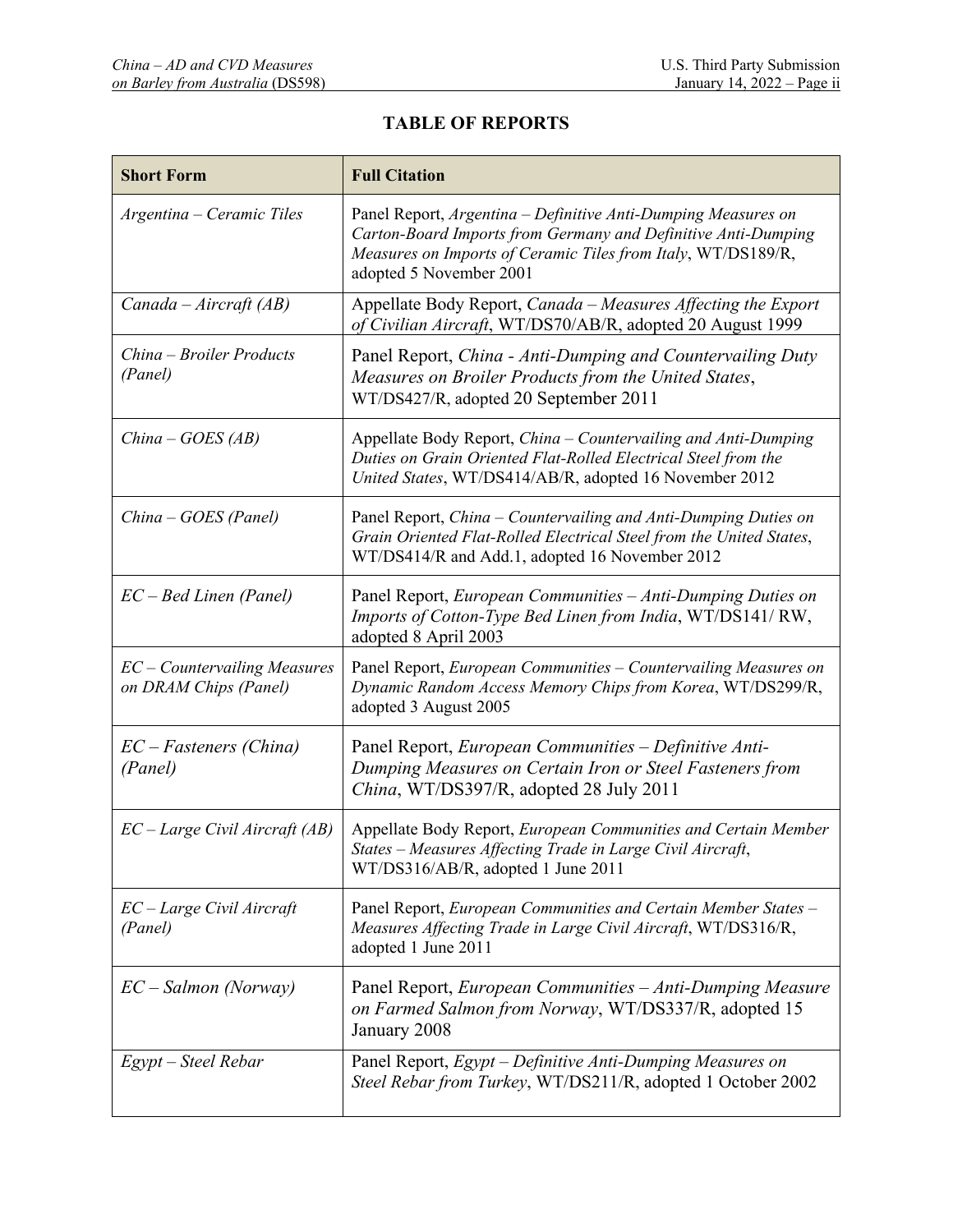| <b>Short Form</b>                                               | <b>Full Citation</b>                                                                                                                                                                                              |
|-----------------------------------------------------------------|-------------------------------------------------------------------------------------------------------------------------------------------------------------------------------------------------------------------|
| Guatemala – Cement I<br>(Panel)                                 | Panel Report, Guatemala - Anti-Dumping Investigation<br>Regarding Portland Cement from Mexico, WT/DS60/R,<br>adopted 25 November 1998, as reversed by Appellate Body<br>Report WT/DS60/AB/R, DSR 1998:IX, p. 3797 |
| Korea – Stainless Steel Bars                                    | Panel Report, Korea - Sunset Review of Anti-Dumping Duties<br>on Stainless Steel Bars, WT/DS553/R, circulated to WTO<br>Members 30 November 2020, appealed by Korea 22 January<br>2021                            |
| Mexico - Anti-Dumping<br>Measures on Rice (AB)                  | Appellate Body Report, Mexico - Definitive Anti-Dumping Measures<br>on Beef and Rice, WT/DS295/AB/R, adopted 20 December 20005                                                                                    |
| $Mexico - Anti-Dumping$<br>Measures on Rice (Panel)             | Panel Report, Mexico – Definitive Anti-Dumping Measures on<br>Beef and Rice, Complaint with Respect to Rice, WT/DS295/R,<br>adopted 20 December 2005                                                              |
| $Thailand - H-Beams (AB)$                                       | Appellate Body Report, Thailand – Anti-Dumping Duties on Angles,<br>Shapes and Sections of Iron or Non-Alloy Steel and H Beams from<br>Poland, WT/DS122/AB/R, adopted 5 April 2001                                |
| $US - Anti-Dumping$ and<br><b>Countervailing Duties (Panel)</b> | Panel Report, United States - Definitive Anti-Dumping and<br>Countervailing Duties on Certain Products from China,<br>WT/DS379/R, adopted 25 March 2011                                                           |
| US – Carbon Steel (India)<br>(AB)                               | Appellate Body Report, United States - Countervailing Measures<br>on Certain Hot-Rolled Carbon Steel Flat Products from India,<br>WT/DS436/AB/R, adopted 19 December 2014                                         |
| US – Coated Paper<br>(Indonesia)                                | Panel Report, United States - Anti-Dumping and Countervailing<br>Measures on Certain Coated Paper from Indonesia, WT/DS491/R,<br>adopted 22 January 2018                                                          |
| $US$ – Cotton Yarn (AB)                                         | Appellate Body Report, United States - Transitional Safeguard<br>Measure on Combed Cotton Yarn from Pakistan, WT/DS192/AB/R,<br>adopted 5 November 2001                                                           |
| $US$ – Countervailing Duty<br>Investigation on DRAMS (AB)       | Appellate Body Report, United States - Countervailing Duty<br><b>Investigation on Dynamic Random Access Memory Semiconductors</b><br>(DRAMS) from Korea, WT/DS296/AB/R, adopted 20 July 2005                      |
| $US$ – Countervailing<br>Measures (China) (AB)                  | Appellate Body Report, United States - Countervailing Duty<br>Measures on Certain Products from China, WT/DS437/AB/R,<br>adopted 16 January 2015                                                                  |
| $US - Hot$ Rolled Steel (AB)                                    | Appellate Body Report, United States - Anti-Dumping Measures on<br>Certain Hot-Rolled Steel Products from Japan, WT/DS184/AB/R,<br>adopted 23 August 2001                                                         |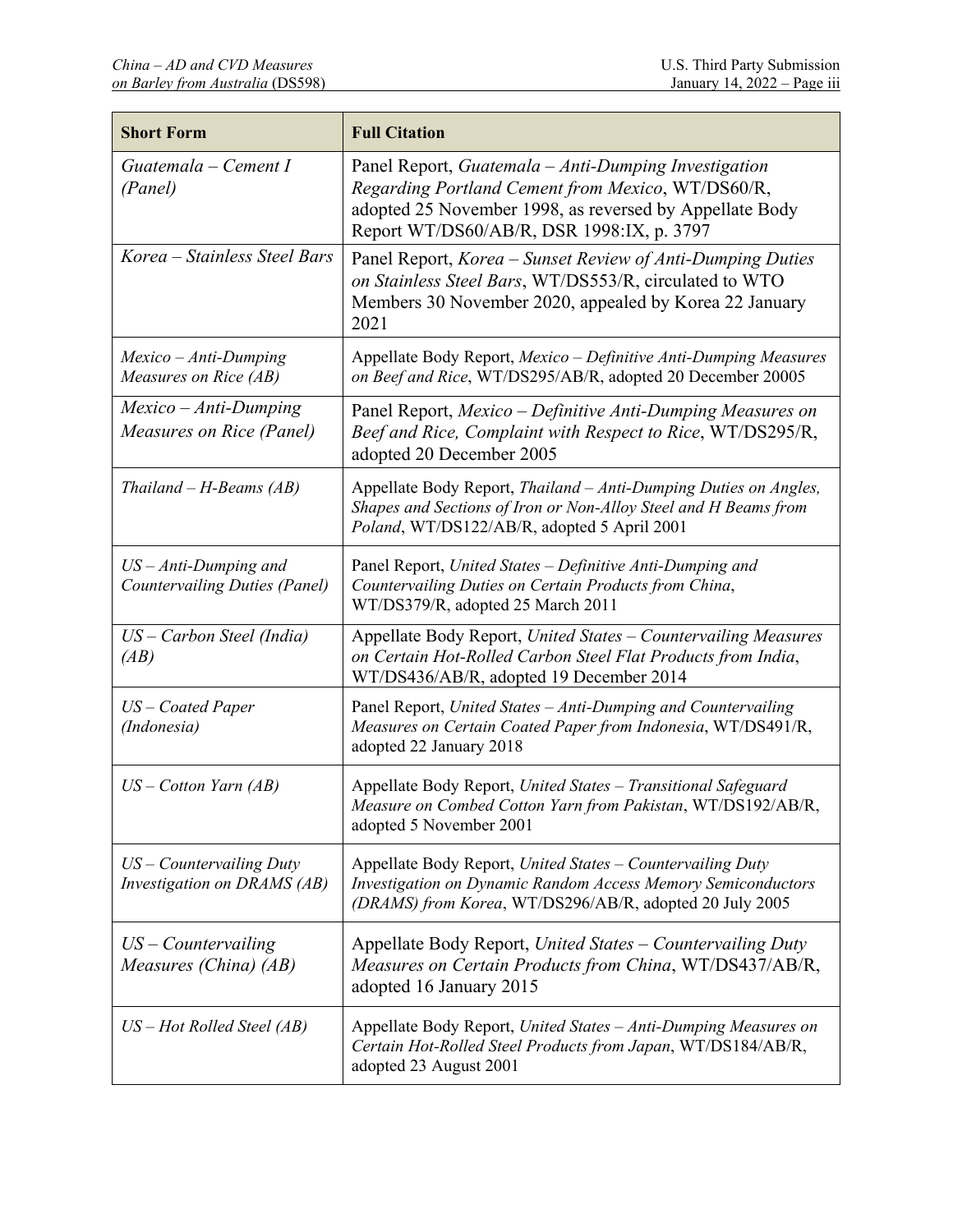| <b>Short Form</b>                     | <b>Full Citation</b>                                                                                                                                                                                     |
|---------------------------------------|----------------------------------------------------------------------------------------------------------------------------------------------------------------------------------------------------------|
| $US-Lamb$ (AB)                        | Appellate Body Report, United States - Safeguard Measures on<br>Imports of Fresh, Chilled or Frozen Lamb Meat from New<br>Zealand and Australia, WT/DS177/AB/R, WT/DS178/AB/R,<br>adopted 16 May 2001    |
| $US - Lead$ and Bismuth II<br>(Panel) | Panel Report, United States-Imposition of Countervailing Duties on<br>Certain Hot-Rolled Lead and Bismuth Carbon Steel Products<br>Originating in the United Kingdom, WT/DS138/R, adopted 7 June<br>2000 |
| $US - Softwood$ Lumber IV<br>(AB)     | Appellate Body Report, United States Final Countervailing Duty<br>Determination with Respect to Certain Softwood Lumber from<br>Canada, WT/DS257/AB/R, adopted 17 February 2004                          |
| $US - Softwood$ Lumber IV<br>(Panel)  | Panel Report, United States Final Countervailing Duty<br>Determination with Respect to Certain Softwood Lumber from<br>Canada, WT/DS257/R, adopted 17 February 2004                                      |
| $US - Softwood$ Lumber V<br>(Panel)   | Panel Report, United States - Final Dumping Determination on<br>Softwood Lumber from Canada, WT/DS264/AB/R, adopted 31<br>August 2004                                                                    |
| US - Steel Plate from India           | Panel Report, United States - Anti-Dumping and Countervailing<br>Measures on Steel Plate from India, WT/DS206/R and Corr.1,<br>adopted 29 July 2002                                                      |
| $US-Tyres$ (China)(AB)                | Appellate Body Report, United States - Measures Affecting<br>Imports of Certain Passenger Vehicle and Light Truck Tyres from<br>China, WT/DS399/AB/R, adopted 5 October 2011                             |
| $US - Zeroing (EC) (AB)$              | Appellate Body Report, United States – Laws, Regulations and<br>Methodology for Calculating Dumping Margins ("Zeroing"),<br>WT/DS294/AB/R, adopted 9 May 2006                                            |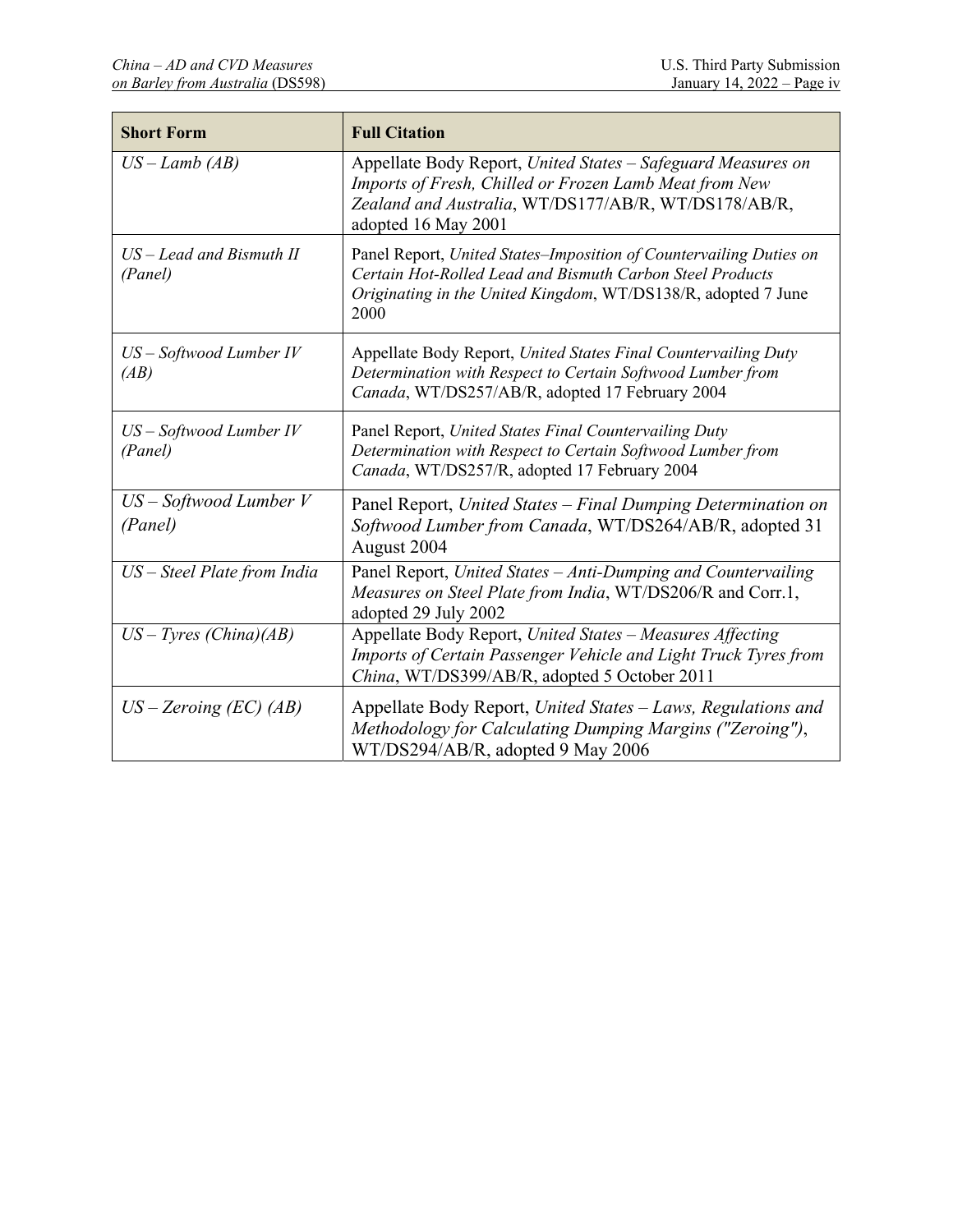### **I. INTRODUCTION**

1. The United States welcomes the opportunity to present its views to the Panel. In this submission, the United States will present its views on the proper legal interpretation of certain provisions of the *Agreement on Implementation of Article VI of the General Agreement on Tariffs and Trade 1994* (AD Agreement) and the *Agreement on Subsidies and Countervailing Measures* (SCM Agreement).

## **II. Australia's Claims Concerning the AD Agreement**

## **A. Article 6.8 and Annex II of the AD Agreement**

2. To calculate the dumping margins in its investigation, China's Ministry of Commerce ("MOFCOM") relied entirely on facts available, rather than the information supplied by the Australian respondents.<sup>1</sup> Accordingly, the United States focuses its comments on the facts available requirements of the AD Agreement  $-$  i.e., the circumstances in which an investigating authority may resort to facts available and the information it may use as facts available.

3. Australia argues that, in relying upon facts available to calculate the dumping margin determined for the investigated Australian respondents, China breached its obligations under Article 6.8 and paragraphs 1, 3, 5, 6, and 7 of Annex II of the AD Agreement.<sup>2</sup> Specifically, Australia argues that MOFCOM (i) lacked a basis to resort to facts available because "necessary" information was not missing from the record, and the Australian respondents did not fail to provide such information in response to MOFCOM's requests;<sup>3</sup> (ii) failed to specify in detail the information it required from the respondents;<sup>4</sup> (iii) failed to take into account record information that was timely supplied and verifiable;<sup>5</sup> (iv) failed to inform the Australian respondents why it did not accept their information or permit them to provide further explanations to the extent that information was deficient;<sup>6</sup> and (v) selected facts that had no logical relationship with the record evidence.7

4. China argues that MOFCOM (i) did not actually use facts available for some of the investigated companies (i.e., the twelve traders), even though it determined the same dumping margin for them as for the other investigated respondents;<sup>8</sup> (ii) did not receive from the Australian respondents certain information that was "necessary" to establish normal value and export price;<sup>9</sup> (iii) satisfied the requirements of Annex II for requesting information from the Australian respondents, and then rejecting the information they submitted in response to its

<sup>&</sup>lt;sup>1</sup> See Australia FWS, 67.

<sup>&</sup>lt;sup>2</sup> Australia FWS, paras. 70-73.

<sup>3</sup> Australia FWS, paras. 98-148.

<sup>4</sup> Australia FWS, paras. 149-159.

<sup>5</sup> Australia FWS, paras. 160-197.

<sup>6</sup> Australia FWS, paras. 198-213.

<sup>7</sup> Australia FWS, paras. 214-259.

<sup>8</sup> China FWS, paras. 41-45.

<sup>&</sup>lt;sup>9</sup> China FWS, paras. 46-63.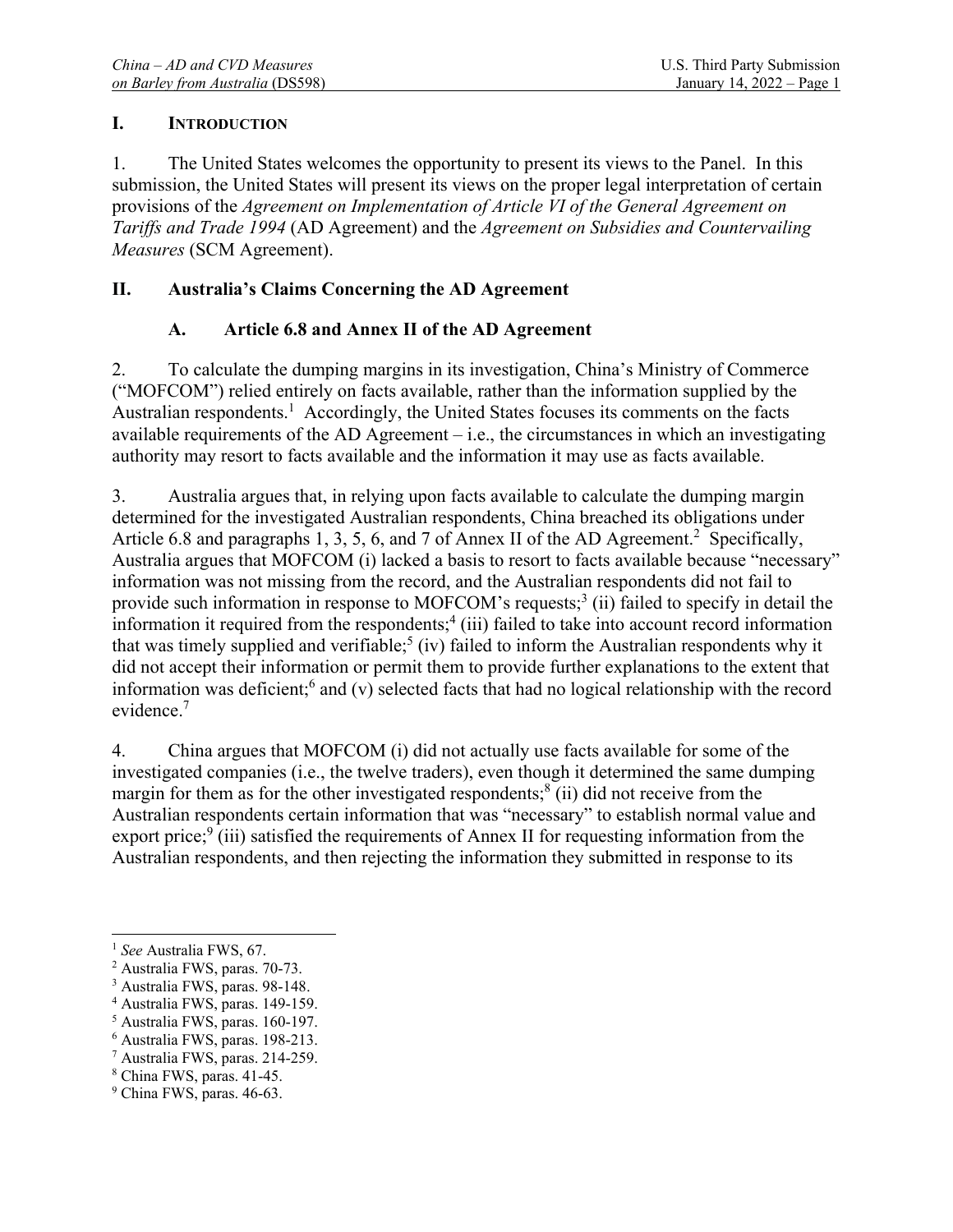requests;<sup>10</sup> and (iv) satisfied the requirements of Annex II to replace the purportedly missing, necessary information.<sup>11</sup>

5. The United States wishes to provide several observations on the proper legal interpretation of Article 6.8 and Annex II of the AD Agreement.

6. Article 6.8 provides that:

In cases in which any interested party refuses access to, or otherwise does not provide, necessary information within a reasonable period or significantly impedes the investigation, preliminary and final determinations, affirmative or negative, may be made on the basis of facts available. The provisions of Annex II shall be observed in the application of this paragraph.

7. Accordingly, Article 6.8 of the AD Agreement enables investigating authorities to make determinations in defined circumstances. Article 6.8 permits recourse to facts available when an interested party: (i) refuses access to necessary information within a reasonable period; (ii) otherwise fails to provide such information within a reasonable period; or (iii) significantly impedes the investigation. Absent one of these bases, MOFCOM would not be justified in resorting to facts available.

8. The "facts available" refer "to those facts that are in the possession of the investigating authority and on its written record."<sup>12</sup> The extent to which the investigating authority must evaluate the possible facts available, and the form that evaluation may take, "depend[s] on the particular circumstances of a given case, including the nature, quality, and amount of the evidence on the record, and the particular determinations to be made in the course of an investigation."13 The United States also observes that "necessary information" comprises information that is "necessary", not information that is merely requested.<sup>14</sup> The distinction lies in the fact that "necessary information" is information that an investigating authority requires to make its determination.<sup>15</sup>

9. As applied here, the United States considers that information that is needed to calculate the dumping margin pursuant to Article 2 is likely to be "necessary" because normal value and export price are central to an investigating authority's determination. At the same time, information that is "necessary" must be requested by the administering authority. This aspect of necessary information flows from the relationship between "necessary information" and an investigating authority's use of facts available, where the authority is required to arrive at an

 $\overline{a}$ 10 China FWS, paras. 96-178.

<sup>&</sup>lt;sup>11</sup> China FWS, paras. 179-226.<br><sup>12</sup> *US – Carbon Steel (India) (AB)*, para. 4.417.

<sup>&</sup>lt;sup>13</sup>  $US - Carbon Steel (India) (AB)$ , para. 4.421 (The "nature and extent" of the explanation and analysis of a particular "facts available" determination "will necessarily vary from determination to determination."). 14 *Egypt – Steel Rebar (Panel)*, paras. 7.150-7.151. 15 *Korea – Stainless Steel Bars (Panel)*, para. 7.185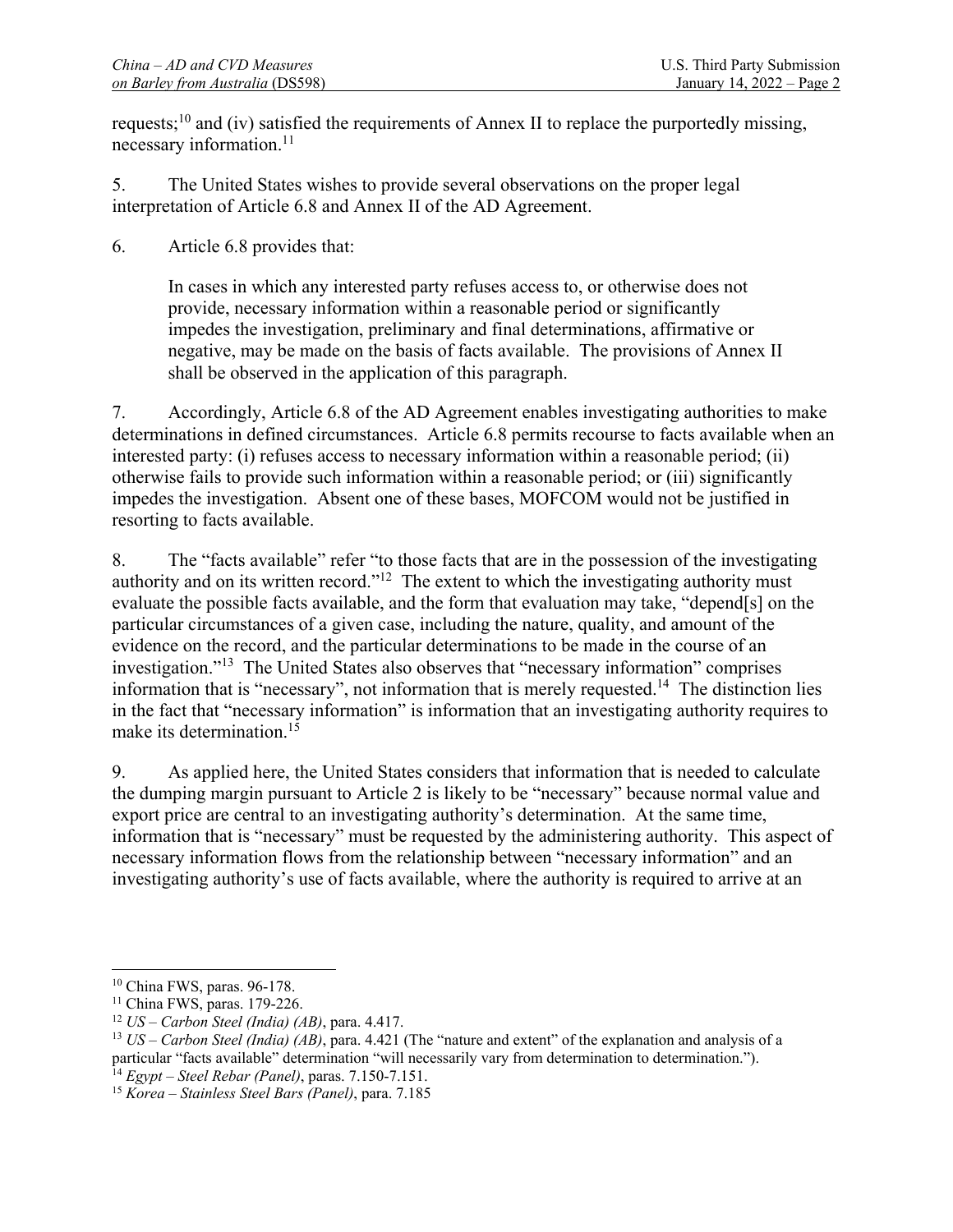affirmative or negative finding based on facts available because information it requested is not on the record.16

10. Australia also argues that MOFCOM failed to specify the information required from certain respondents and to ensure that those parties were aware of the consequences of not providing the requested information.<sup>17</sup> An investigating authority may not assign a margin based on facts available when the authority has not requested the information, indicating that it is "necessary", in the first place.18 The panel report in *Mexico – Anti-Dumping Measures on Rice* noted that exporters not given notice of the information required of them cannot be considered to have failed to provide necessary information.<sup>19</sup> Accordingly, the Panel should evaluate whether MOFCOM specified in sufficient detail the information that it required from them.

11. Annex II of the AD Agreement (albeit through non-mandatory guidance) clarifies circumstances and procedures for an investigating authority which may justify resort to facts available. By following the procedures elaborated in Annex II, investigating authorities are able to select information [that is considered the "best information available"] consistent with the aim of Article 6.8 and Annex II to allow administering authorities to make determinations and complete their investigations.

12. Australia raises challenges under paragraphs 1, 3, 5, 6, and 7 of Annex II. Paragraph 1 provides that an investigating authority "should specify in detail the information required from any interested party<sup>"20</sup>. Paragraph 1 also clarifies that an investigating authority should ensure that respondents receive proper notice of the rights of the investigating authorities to use facts available:21

As soon as possible after the initiation of the investigation, the investigating authorities should specify in detail the information required from any interested party, and the manner in which that information should be structured by the interested party in its response. The authorities should also ensure that the party is aware that if information is not supplied within a reasonable time, the authorities will be free to make determinations on the basis of the facts available, including those contained in the application for the initiation of the investigation by the domestic industry.

<sup>&</sup>lt;sup>16</sup> *Korea – Stainless Steel Bars (Panel)*, para. 7.185<br><sup>17</sup> Australia FWS, para. 103.

 $18$  Article 6.1 of the AD Agreement provides context for Article 6.8 by establishing that the investigating authorities must indicate to the interested parties the information that they require: "All interested parties in an anti-dumping investigation shall be given notice of the information which the authorities require and ample opportunity to present in writing all evidence which they consider relevant in respect of the investigation in question." Article 6.1 thus establishes that an investigating authority that has decided to include a particular exporter or producer "in the antidumping investigation" cannot simply announce that it has initiated the investigation and place the burden on the producer or exporter to come forward and "appear." Rather, the investigating authority must affirmatively reach out and "give notice" of the information that it requires.

<sup>&</sup>lt;sup>19</sup> Mexico – Anti-Dumping Measures on Rice (Panel), n.211.<br><sup>20</sup> AD Agreement, Annex II, para. 1.

<sup>21</sup> *US – Hot-Rolled Steel (AB)*, para. 79 (stating that paragraph 1 of Annex II "is specifically concerned with ensuring that respondents receive proper notice of the rights of the investigating authorities to use facts available . . . .").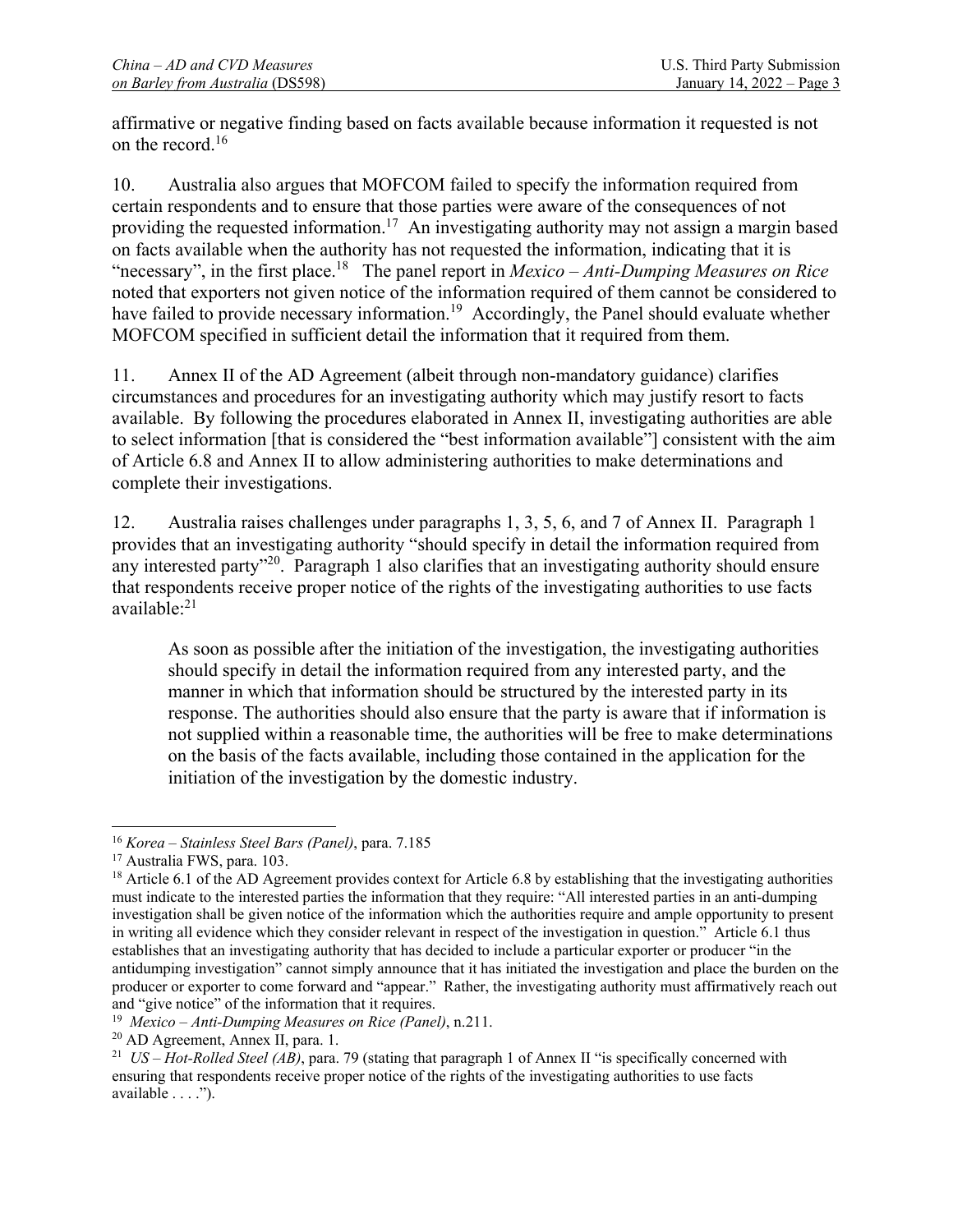13. Article 6.8 and Annex II, paragraph 1, together ensure that an exporter or producer has an opportunity to provide information required by an investigating authority before the latter resorts to the use of facts available. $^{22}$ 

14. Paragraph 3 of Annex II to the AD Agreement states that:

All information which is verifiable, which is appropriately submitted so that it can be used in the investigation without undue difficulties, which is supplied in a timely fashion, and, where applicable, which is supplied in a medium or computer language requested by the authorities, should be taken into account when determinations are made.

15. Thus, a party will not have failed to provide necessary information, or have significantly impeded the investigation, if information submitted meets the conditions in paragraph 3 of being "verifiable," "appropriately submitted so that it can be used without undue difficulties," and "supplied in a timely fashion."23 Investigating authorities are also not entitled to reject information submitted if it is "in a medium or computer language requested by the authorities." Past report have considered that information is verifiable when "the accuracy and reliability of the information can be assessed by an objective process of examination $^{24}$  and "undue" difficulties" are difficulties "beyond what is otherwise the norm in an antidumping investigation."25

16. Paragraph 5 of Annex II additionally provides that "[e]ven though the information provided may not be ideal in all respects, this should not justify the authorities from disregarding it, provided the interested party has acted to the best of its ability." The language in the provision stipulates that investigating authorities should not disregard information submitted by interested parties, unless there is evidence that the party failed to act to the best of its ability.

17. Paragraph 6 further states that if the evidence or information is not accepted, the supplying party should be informed and "should have the opportunity to provide further explanations within a reasonable period . . . . If the explanations are considered by the authorities as not being satisfactory, the reasons for the rejection of such evidence or information should be given in any published determination."

18. Finally, according to paragraph 7 of Annex II, an investigating authority that relies on information from a secondary source may reach a result "less favourable" to an interested party if that party "does not cooperate and thus relevant information is being withheld" from the

 $\overline{a}$ <sup>22</sup> *Argentina – Ceramic Tiles (Panel)*, para. 6.55 (providing that the inclusion in Annex II, paragraph 1, of a requirement to specify in detail the information required "strongly implies that investigating authorities are *not* entitled to resort to best information available in a situation where a party does not provide certain information if the authorities failed to specify in detail the information which was required."). *See also China – GOES (Panel)*, para. 7.393 (observing that China's failure to notify the "all other" exporters of the necessary information required of them did not satisfy the precondition for resorting to facts available found in paragraph 1 of Annex II of the AD Agreement and, as a result, China acted inconsistently with Article 6.8 of the AD Agreement).<br><sup>23</sup> *US – Hot-Rolled Steel (AB)*, para. 81.<br><sup>24</sup> *US – Steel Plate (Panel)*, para. 7.71 and n.67.<br><sup>25</sup> *US – Steel Plate (Pane*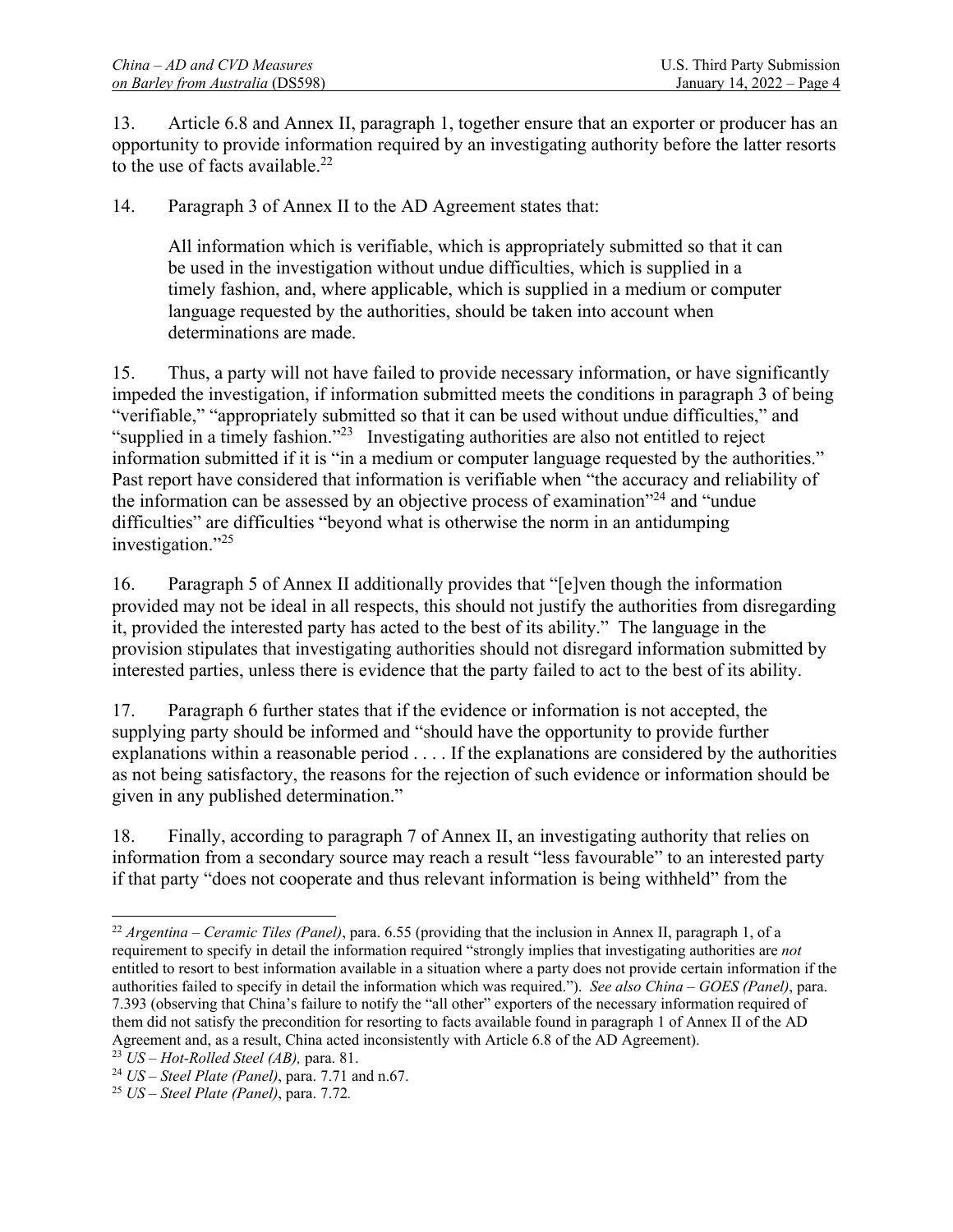authority.<sup>26</sup> An authority that "ha[s] to base its findings ... on information from a secondary source ... should do so with special circumspection," or "caution, care".<sup>27</sup>

19. Article 6.8 applies exclusively to interested parties from whom information is required by competent authorities, and both Article 6.8 and Annex II establish the expectation that competent authorities will use information submitted to the extent that it can be used.<sup>28</sup> In this way, Annex II reflects that an investigating authority's ability to rely on facts potentially less favorable to the interests of a non-cooperating interested party is inherent in the authority's role in conducting an investigation in accordance with the AD Agreement, provided certain conditions are met.

20. In sum, the Anti-Dumping Agreement provides that when an interested party refuses access to, or otherwise does not supply necessary information, or significantly impedes the investigation, the investigating authority may resort to the facts available to make its determination. However, an interested party will not have failed to provide necessary information, or have significantly impeded the investigation, where information is provided that is verifiable, appropriately submitted so that it can be used without undue difficulty, supplied in a timely fashion, and, where applicable, supplied in the requested medium; instead, this information should be taken into account.

21. Unless MOFCOM's investigation satisfied each of the foregoing circumstances and requirements – including specifying in detail the information required of an interested party and determining that "necessary" information was missing from the record – China will have acted inconsistently with Article 6.8 of the AD Agreement.

## **B. Article 6.10 of the AD Agreement**

22. Australia argues that MOFCOM breached Article 6.10 of the AD Agreement because it did not calculate an individual dumping margin for each known exporter or producer.<sup>29</sup> Instead, Australia notes, MOFCOM assigned the same dumping margin to every Australian respondent, whether it was listed individually or placed in an "All Others" category.<sup>30</sup>

23. China argues that MOFCOM was permitted to assign the same dumping margin to each Australian respondent because under Article 6.10: (i) the use of the word "or" means the investigating authority need not "calculate individual dumping margin for each of the known exporters '*and*' producers<sup>"31</sup> and (ii) the requirement to calculate an "*individual*" dumping

 $\overline{a}$ <sup>26</sup> *See also US – Hot-Rolled Steel (AB)*, para. 99 (discussing paragraph 7 of Annex II of the AD Agreement and noting that non-cooperation on the part of an interested party may lead to an outcome that is less favorable to the interested party).

<sup>&</sup>lt;sup>27</sup> Oxford English Dictionary, "circumspection" (second definition: "circumspect action or conduct; attention to circumstances that may affect an action or decision; caution, care, heedfulness, circumspectness") (available at oed.com).

<sup>28</sup> *US – Zeroing (EC) (AB)*, para. 459. 29 Australia FWS, para. 343.

<sup>30</sup> Australia FWS, para. 348.

<sup>31</sup> China FWS, paras. 280-282.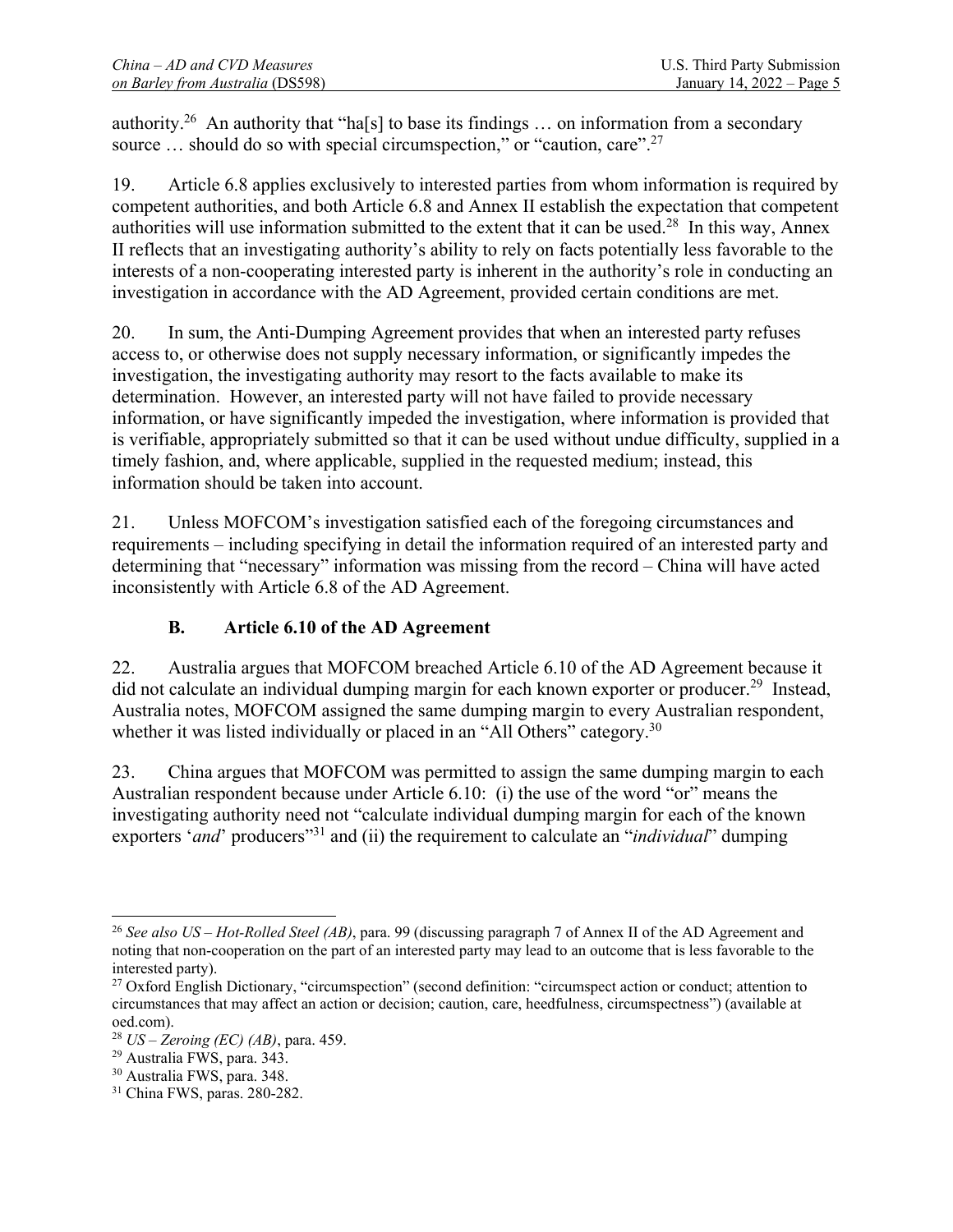margin for each known exporter or producer does not require calculating "*different"* dumping margin for each.<sup>32</sup>

24. The United States provides several comments on the proper interpretation of Article 6.10 of the AD Agreement. Article 6.10 establishes that "as a rule" an authority "shall determine an individual margin of dumping for each known exporter or producer." This language ("as a rule") therefore sets out an obligation that applies "normally" or "generally".<sup>33</sup> The provision then sets out circumstances in which the rule would not apply. The authority may limit its examination where the number of exporters or producers is so large as to make a determination of individual margins of dumping for all exporters or producers "impracticable." Article 6.10 therefore allows Members to determine individual margins of dumping for a "reasonable number" of exporters and producers, and does not require the determination of an individual margin of dumping for all exporters and producers where a large number of exporters and producers is involved. In other words, Article 6.10 permits the limiting of an examination when an authority does not have the resources to individually examine all parties involved in an investigation.<sup>34</sup>

25. In this regard, the United States notes that certain positions expressed by China are not consistent with the text of Article 6.10 of the AD Agreement. Specifically, the ability of an investigating authority to exclude producers or exporters is at the point of determining to limit examination, as described in the second sentence of Article  $6.10^{35}$  The article reads:

The authorities shall, as a rule, determine an individual margin of dumping for each known exporter or producer concerned of the product under investigation. In cases where the number of exporters, producers, importers or types of products involved is so large as to make such a determination impracticable, the authorities may limit their examination either to a reasonable number of interested parties or products by using samples which are statistically valid on the basis of information available to the authorities at the time of the selection, or to the largest percentage of the volume of the exports from the country in question which can reasonably be investigated.<sup>36</sup>

26. Thus, to the extent sentence two of Article 6.10 permits the investigating authority to depart from the rule expressed in sentence one (i.e., to "determine an individual margin of

<sup>32</sup> China FWS, paras. 274-275 (emphasis original).

<sup>&</sup>lt;sup>33</sup> Oxford English Dictionary, "rule" (Phrases: (h) "As a rule": "normally, generally") (available at oed.com).

<sup>&</sup>lt;sup>34</sup> AD Agreement, Art. 6.10 (second sentence: "In cases where the number of exporters, producers, importers or types of products involved is so large as to make such a determination impracticable, the authorities may limit their examination either to a reasonable number of interested parties or products by using samples which are statistically valid on the basis of information available to the authorities at the time of the selection, or to the largest percentage of the volume of the exports from the country in question which can reasonably be investigated." *See*, *e.g.*, *EC – Salmon (Norway) (Panel)*, para. 7.188 (emphasis original).<br><sup>35</sup> *See* China FWS, paras. 278-282 (arguing that Article 6.10 "does not impose an obligation on the investigation

authority to calculate [an] individual dumping margin for each of the known exporters "*and*" producers."). China FWS, para. 280 (emphasis original).

<sup>36</sup> Article 6.10 (emphasis added).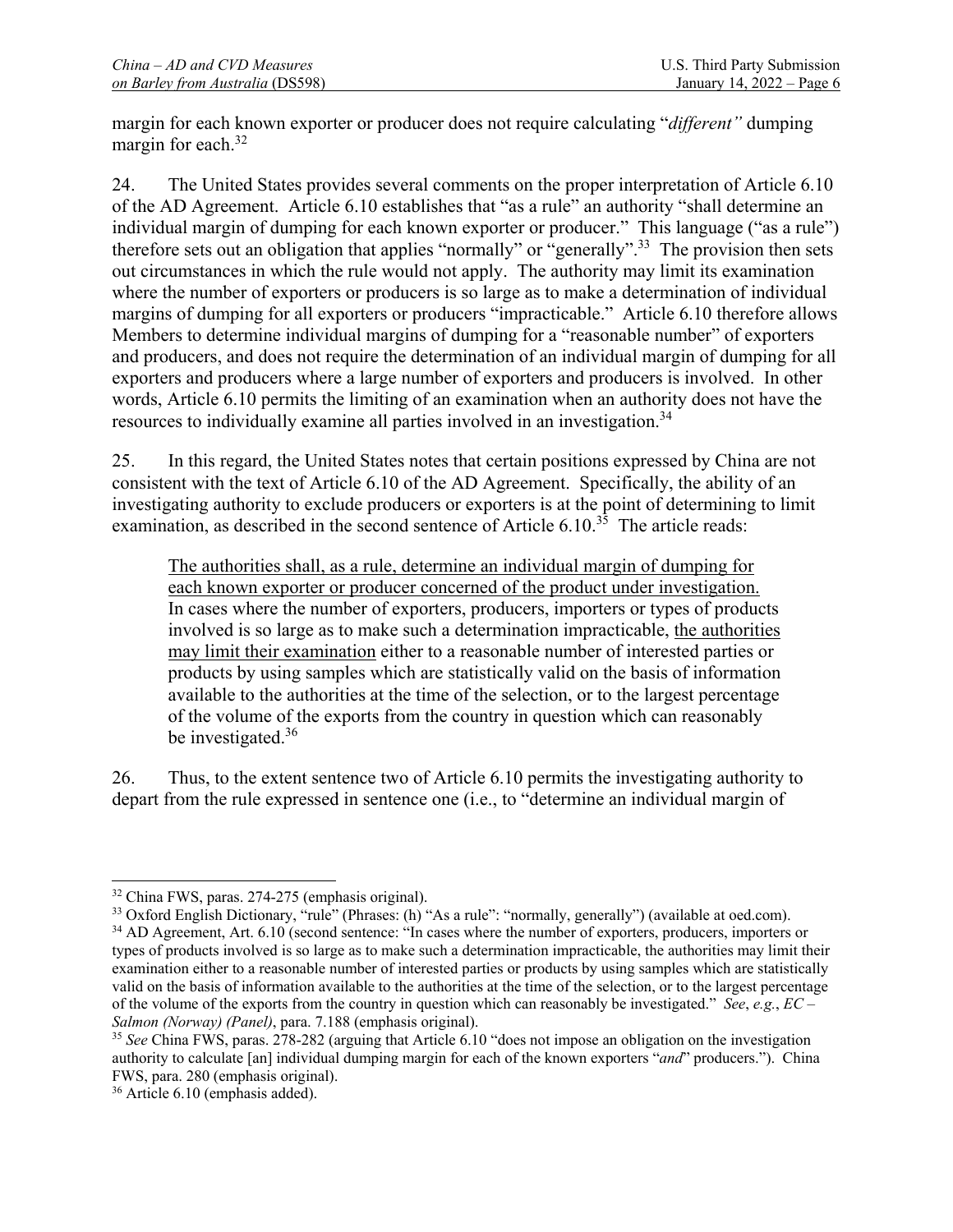dumping for each known exporter or producer concerned"), it is at the point of "limit[ing] their examination".

27. China's reliance on a passage from the  $EC - Salmon$  panel report<sup>37</sup> is similarly misplaced because the passage concerned "the starting point for selection of interested parties investigated" – namely, whether the authority may limit its examination to "known exporter[s]" or to "known producer[s]".<sup>38</sup> Indeed, the same panel refuted precisely the argument raised by China here: "By including both the exporter and the producer in the investigation, Article 6.10 would dictate that an individual margin of dumping would have to be calculated for each entity."39 China's position that an authority may decline to determine an individual margin of dumping for each known exporter or producer, even where the conditions of the second sentence of Article 6.10 are not satisfied, is at odds with both the text of the provision and the panel report China cites.

28. It should also be noted that China's position contrasts with its representations to other panels. For example, China represented to the panel in *EC – Salmon* that the first sentence of Article 6.10 "requires investigating authorities, as a rule, to calculate an individual margin of dumping for each exporter/foreign producer of the allegedly dumped imports . . . sampling is the only exception to [this] rule  $\dots$ ."<sup>40</sup>

29. Accordingly, to the extent MOFCOM did not calculate an individual dumping margin for each known Australian respondent, the Panel should evaluate whether MOFCOM complied with Article 6.10 by limiting the examination "to a reasonable number of interested parties or products" "[i]n cases where the number of exporters, producers, importers or types of products involved is so large as to make such a determination impracticable".

## **III. AUSTRALIA'S CLAIMS REGARDING THE SCM AGREEMENT**

## **A. Article 12.7 of the SCM Agreement**

30. Australia argues that MOFCOM breached Article 12.7 of the SCM Agreement in relying upon facts available for its determinations of benefit and specificity.<sup>41</sup> For both determinations, Australia argues that the conditions to resort to facts available under Article 12.7 were not met because (i) no necessary information was missing from the record and (ii) the supposedly missing information did not exist and therefore could not have been supplied (and, in the case of specificity, was not relevant in the first instance). $42$ 

 $\overline{a}$ 37 China FWS, para. 281 (misleadingly citing *EC – Salmon (Norway) (panel)* for the proposition that an investigating authority need not calculate individual dumping margins for both known exporters and known producers).<br><sup>38</sup> EC – Salmon (Norway) (Panel), para. 7.163.

 $^{39}$  EC – Salmon (Norway) (Panel), para. 7.167 (emphasis added).<br><sup>40</sup> EC – Definitive Anti-Dumping Measures on Certain Iron or Steel Fasteners from China (Panel), para. 7.51 (summarizing China's arguments).

<sup>41</sup> Australia FWS, paras. 419-440, 512-534.

<sup>42</sup> Australia FWS, paras. 419, 513-516, 517-519. For benefit, Australia also argues that MOFCOM did not consider information "nonetheless submitting within a reasonable period" or "notify interested parties it was making determinations on the basis of facts available." Australia FWS, para. 419.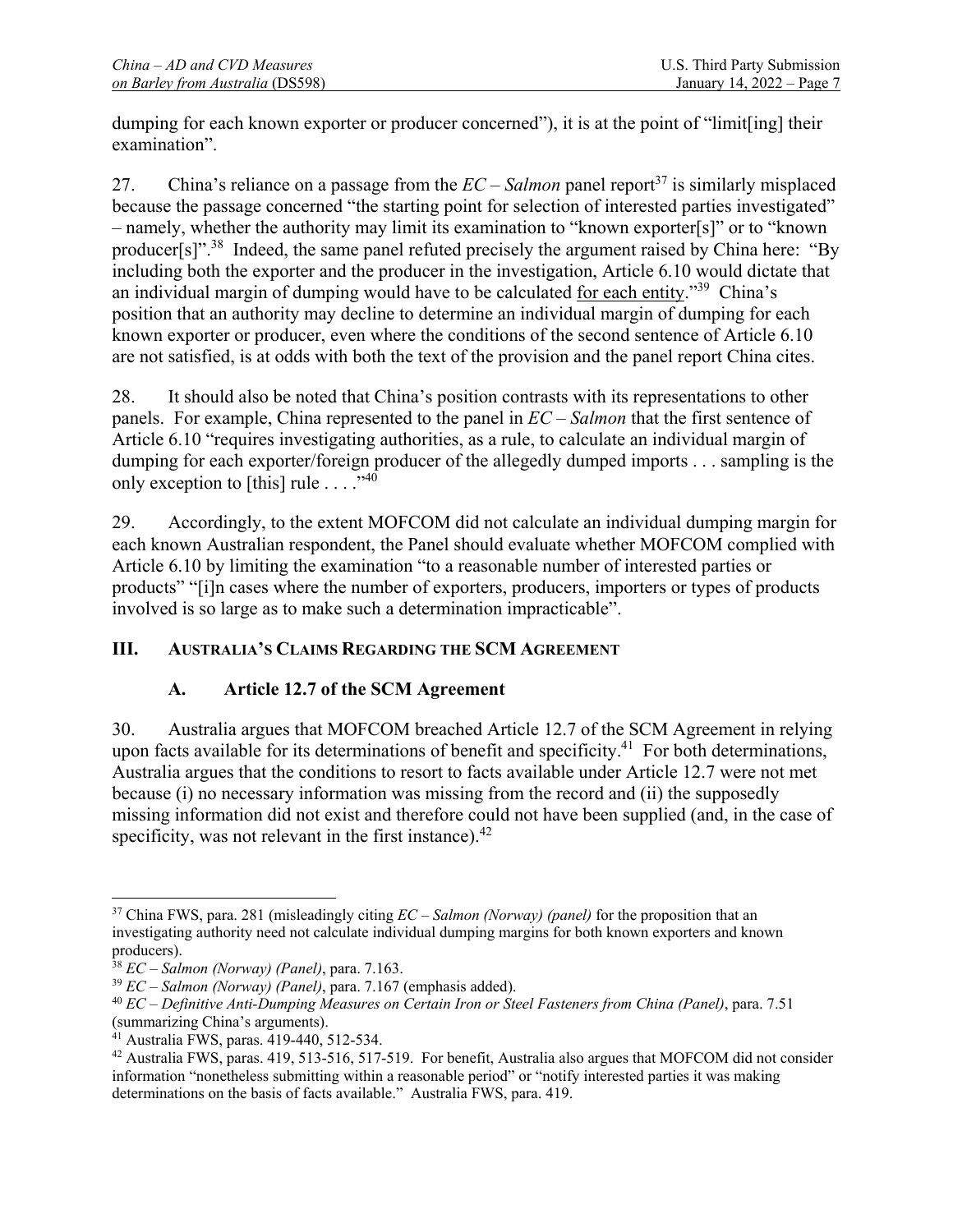31. In response, China argues that certain Australian respondents (i.e., traders or producers) did not submit complete questionnaire responses, meaning the record lacked "crucial necessary information concerning the subsidies granted on the manufacture or production of subject merchandise."<sup>43</sup> China argues that the Government of Australia similarly failed to provide certain information that was necessary to determine whether the programs benefited barley producers and were specific to barley producers.44

32. Article 12.7 is drafted almost identically to Article 6.8 of the AD Agreement.<sup>45</sup> For that reason, the United States refers the Panel to its exposition of Article 6.8 above. Unlike the AD Agreement, the SCM Agreement does not contain an Annex with clarifications on circumstances in which resort to facts available is appropriate because a party has failed to provide necessary information or significantly impeded an investigation. However, these AD Agreement provisions may be considered as context in interpreting Article 12.7 of the SCM Agreement in light of the virtually identical text of the obligation (Articles 6.8 and 12.7).

33. For a facts available determination to be consistent with Article 12.7, the investigating authority would need to conduct an evaluation that satisfies the foregoing – both in justifying the use of facts available and in selecting the facts used to replace any missing, necessary information. The evaluation is fact-specific and must take appropriate account of whether the information was verifiable, timely submitted, and can be used without undue difficulty (i.e., the "nature, quality, and amount of the evidence on the record"),  $46$  which includes the information supplied by the Australian respondents and any other relevant record information.

34. As to MOFCOM's benefit determination, the United States notes that under Article 12.7 a determination "cannot be made on the basis of non-factual assumptions or speculation",<sup>47</sup> and will "depend on the particular circumstances of a given case, including the nature, quality, and amount of the evidence on the record".48 As an illustrative example, consider the record evidence which, according to Australia, showed that Australian barley producers are nonirrigated "dryland" producers,<sup>49</sup> but that at least one of the three countervailed programs was irrigation-based.<sup>50</sup> The Panel would need to evaluate whether, despite such evidence, the "particular circumstances" of the case nonetheless supported the determination using facts available that the Australian barley producers benefited from the programs in question.

<sup>&</sup>lt;sup>43</sup> See China FWS, paras. 291-296 (internal quotations omitted).

<sup>&</sup>lt;sup>44</sup> See, e.g., China FWS paras. 303-304.<br><sup>45</sup> SCM Agreement, Art. 12.7 ("In cases in which any interested Member or interested party refuses access to, or otherwise does not provide, necessary information within a reasonable period or significantly impedes the investigation, preliminary and final determinations, affirmative or negative, may be made on the basis of the facts available.").

<sup>46</sup> AD Agreement, Annex II, para. 3; see *US – Carbon Steel (India) (AB)*, para. 4.421 (evaluation should consider "the "nature, quality, and amount of the evidence on the record").

<sup>&</sup>lt;sup>47</sup> US – Countervailing Measures (China) (AB), para. 4.178 (quoting US – Carbon Steel (India) (AB), para. 4.417).<br><sup>48</sup> US – Carbon Steel (India) (AB), para. 4.421; see also US – Countervailing Duties (China) (AB), para.

<sup>(</sup>citing *US – Carbon Steel (India) (AB)*, para. 4.421) ("the nature and extent of the explanation and analysis required will necessarily vary from determination to determination").<br><sup>49</sup> *See*, *e.g.*, Australia FWS, para. 390.<br><sup>50</sup> *See*, *e.g.*, Australia FWS, paras. 387-389.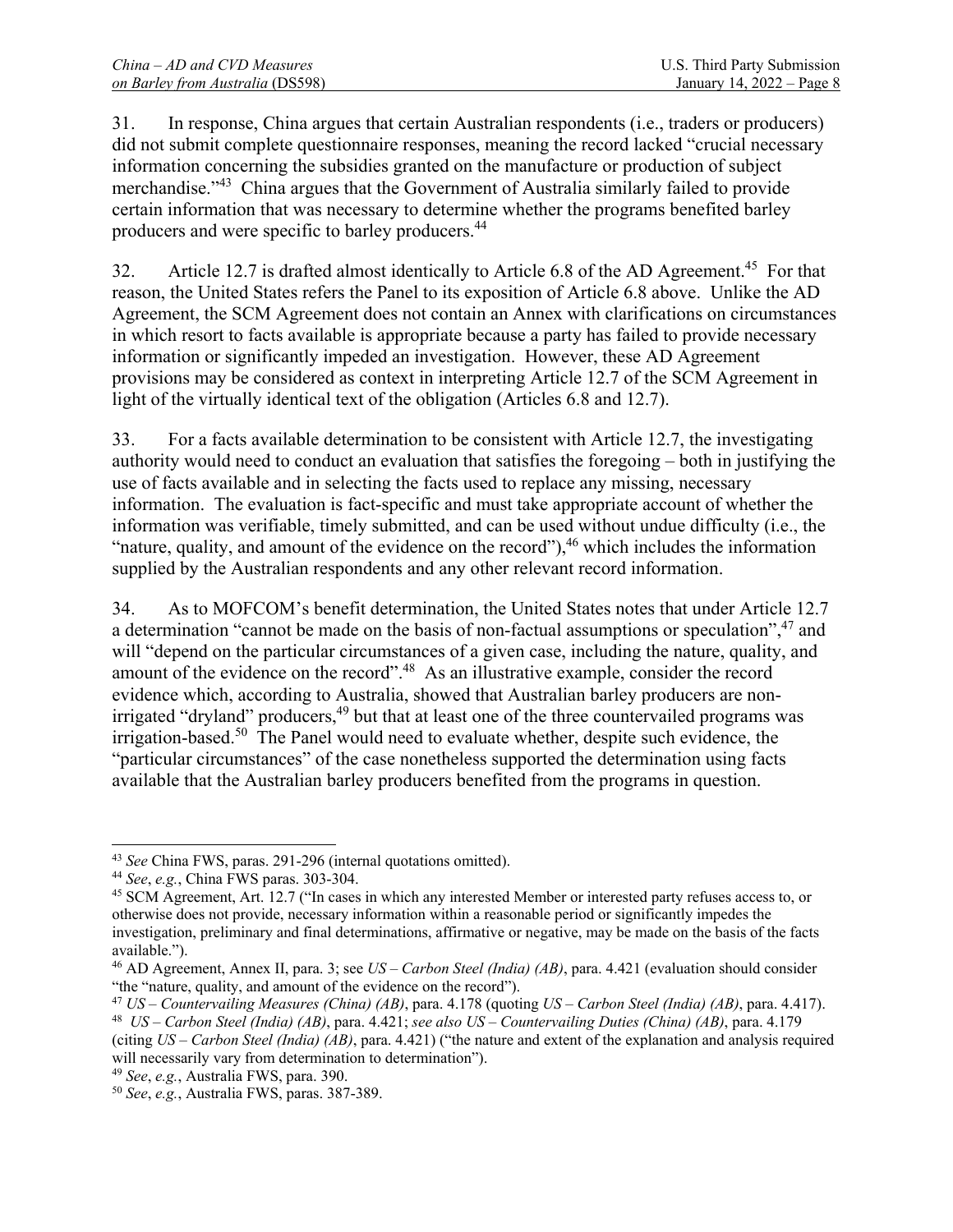| $China - AD$ and $CVD$ Measures  | U.S. Third Party Submission |
|----------------------------------|-----------------------------|
| on Barley from Australia (DS598) | January 14, 2022 – Page 9   |

35. As to MOFCOM's specificity determination, China purports to catalogue the bases for MOFCOM's use of facts available in a table listing the information it considered necessary but that the Government of Australia failed to supply.<sup>51</sup> However, to the extent China is arguing that these specific deficiencies supported MOFCOM's determination to use facts available, it does not indicate where in its final determination these reasons were set forth. Furthermore, taking the first item in China's list as an example, it leaves unexplained how "annual or periodic reports on implementation" were in fact "necessary" in order to determine whether there was limited or predominant use of the programs by certain enterprises.

### **B. Article 1.1(a) of the SCM Agreement**

36. Australia argues that MOFCOM's financial contribution determinations breached Article 1.1(a) of the SCM Agreement because they either consisted of payments from one government entity to another, and thus lacked a "recipient", or were improperly treated as "direct transfers of funds" under Article 1.1(a)(i).<sup>52</sup> Of relevance to Australia's claims, in its financial contribution determinations MOFCOM did not resort to facts available (unlike its benefit and specificity determinations).<sup>53</sup> Instead, MOFCOM purported to rely on the information supplied by the interested parties.<sup>54</sup>

37. China does not contest Australia's argument that a financial contribution must entail a benefit conferred on a "recipient", rather than transferred between two government entities, or that its determinations were based upon the "direct transfer of funds" to those recipients.<sup>55</sup> Rather, China argues that the funds could ultimately have been conferred on recipients "in the agricultural industries" even if such further transfers are not reflected in the record information.<sup>56</sup> China also argues that "a direct transfer of funds" under Article  $1.1(a)(i)$  is broader than Australia's interpretation.57

38. The United States comments on Article  $1.1(a)(1)$  and its application to the positions expressed by the parties. Article 1.1 of the SCM Agreement provides in relevant part that "a subsidy shall be deemed to exist if":

(a)(1) there is a financial contribution by a government or any public body within the territory of a Member (referred to in this Agreement as "government"), i.e. where:

(i) a government practice involves a direct transfer of funds (e.g. grants, loans, and equity infusion), potential direct transfers of funds or liabilities (e.g. loan guarantees);

<sup>&</sup>lt;sup>51</sup> China, FWS, paras. 396-397.<br><sup>52</sup> *See, e.g.*, Australia FWS, paras. 395-396.

 $53$  See Australia FWS, paras. 397-406, 512.<br> $54$  See China FWS, paras. 329-335 (in contrast to its arguments concerning benefit and specificity, not citing facts available with respect to its findings concerning financial contribution). *See also* Exhibit CHN-4, pp. 7, 9, 10 (identifying the bases for MOFCOM's financial contribution determinations).

<sup>&</sup>lt;sup>55</sup> *See* China FWS, paras. 329-330.<br><sup>56</sup> *See* China FWS, paras. 329-330. China appears to place the burden on the Government of Australia to prove the negative that such transfers did not occur. *See* China FWS, para. 331. 57 *See* China FWS, paras. 333-334.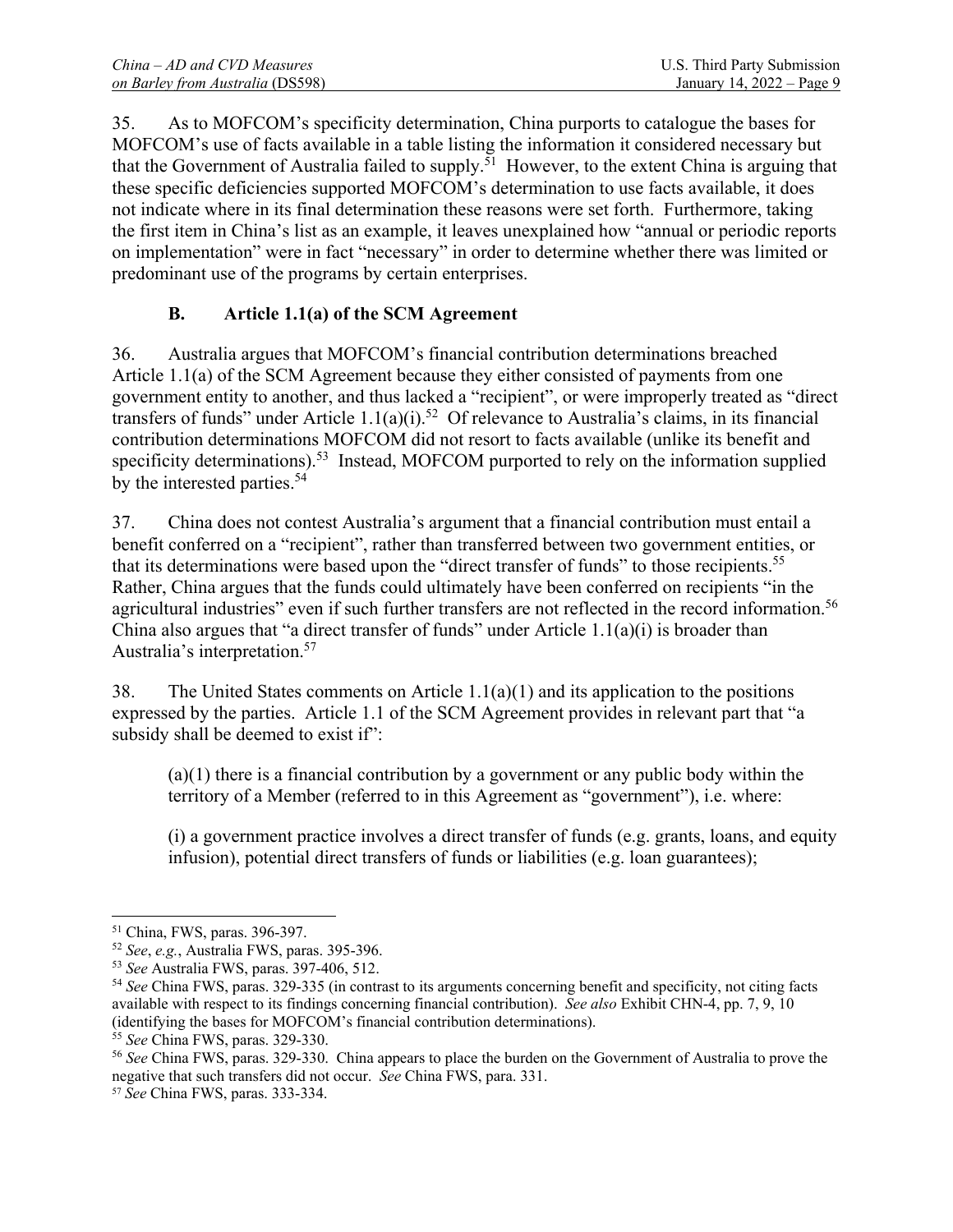(ii) government revenue that is otherwise due is foregone or not collected (e.g. fiscal incentives such as tax credits);

(iii) a government provides goods or services other than general infrastructure, or purchases goods;

(iv) a government makes payments to a funding mechanism, or entrusts or directs a private body to carry out one or more of the type of functions illustrated in (i) to (iii) above which would normally be vested in the government and the practice, in no real sense, differs from practices normally followed by governments . . .<sup>58</sup>

39. Thus, the first question in any subsidy analysis is whether there is a financial contribution by a government or a public body.

40. The United States considers that a financial contribution necessarily involves a recipient, as distinct from the "government or public body" that is making the financial contribution, as is suggested by the title and text ("benefit to the recipient") of Article 14.<sup>59</sup> According to China, in its CVD investigation, MOFCOM countervailed the programs in question because they involved "a direct transfer of funds" from the government or public body" to the recipients in question – i.e., barley producers.<sup>60</sup> In explaining the factual basis for this determination, China cites the absence of "record evidence that the state and territory governments . . . did not distribute the funds under the programs further to recipients."61 China asserts that the Government of Australia's questionnaire responses "made it clear" that the recipients of the direct transfers of funds were the "agricultural industries" rather than the government itself; however, China does not point to any record evidence supporting that finding.<sup>62</sup> Therefore, it is difficult to see how an objective and unbiased investigating authority could have concluded, based on the record evidence as summarized by MOFCOM, that a financial contribution was made.

41. If MOFCOM did not base its determination on the record information supplied by the interested parties, it is not apparent how it could have reached an affirmative determination without resorting to fact available – even though China argues that MOFCOM did not rely on facts available. As a general matter, to the extent the investigating authority is resorting to facts available as opposed to the information supplied by the respondents, the investigating authority would need to satisfy the obligations described above. Furthermore, as Australia observes, <sup>63</sup> an investigating authority must in the first instance satisfy the notice and explanation requirements of Articles 22.3 and 22.5 of the SCM Agreement. For example, as elaborated below, Article 22.3 requires that the public notice set forth "in sufficient detail the findings and conclusions reached on all issues of fact and law considered material by the investigating authorities."

<sup>58</sup> Footnote omitted.

<sup>&</sup>lt;sup>59</sup> The text of Article 14, which relates to calculating "the benefit to the recipient conferred pursuant to paragraph 1 of Article 1," also distinguishes the "government" and its financial contribution from the "firm receiving" the loan (subparagraph (b)) or loan guarantee (subparagraph (c)).

<sup>60</sup> *See*, *e.g.*, China FWS, paras. 325-326, 330-331, 389, 391. China also broadly refers to the recipients as "parties in the agricultural industries". China FWS, paras. 330-331.<br><sup>61</sup> China FWS, para. 331.<br><sup>62</sup> See China FWS, para. 330.

<sup>62</sup> *See* China FWS, para. 330. 63 *See*, *e.g.*, Australia FWS, para. 940.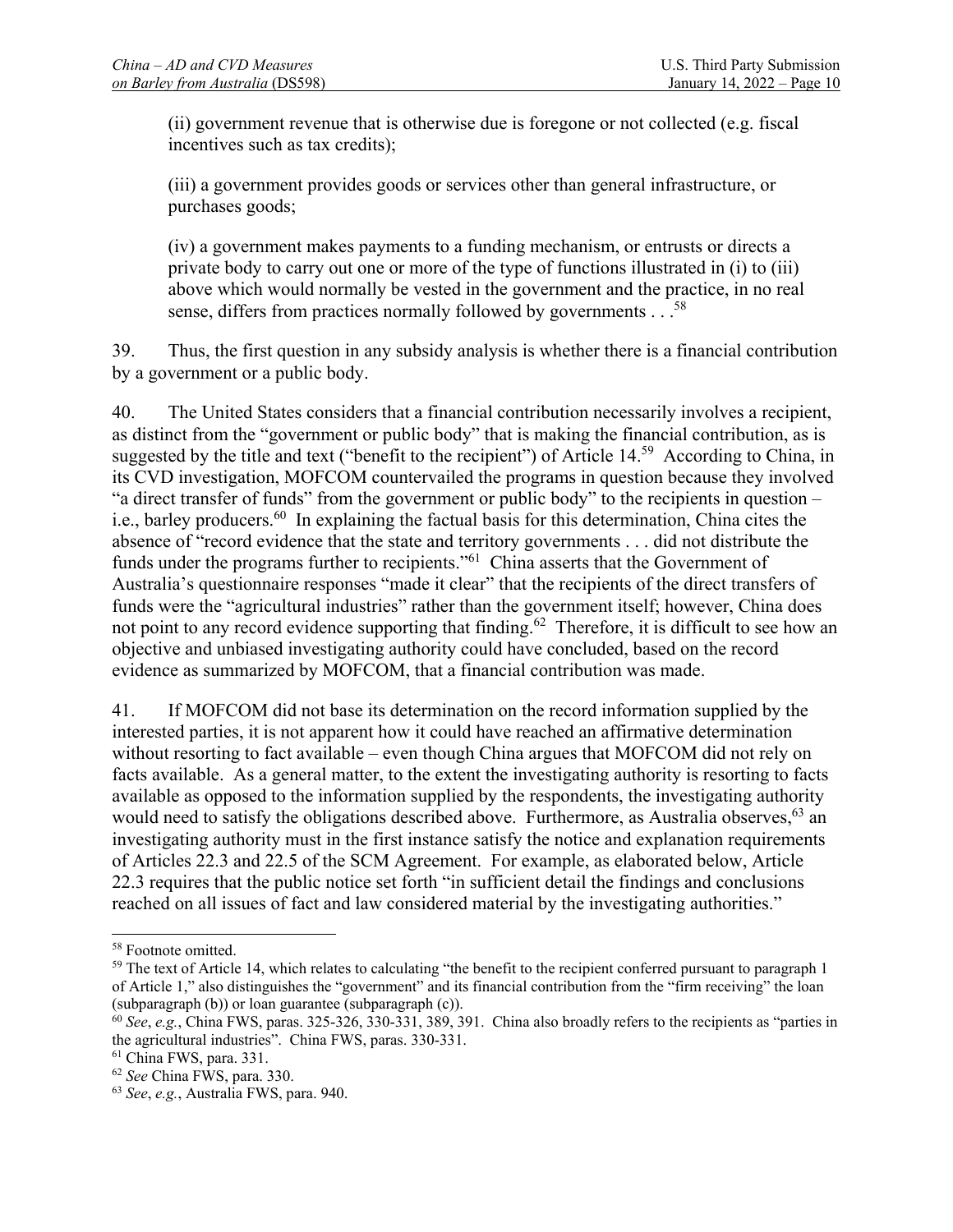Similarly, Article 22.5 requires "all relevant information on the matters of fact and law and reasons which have led to the imposition of final measures." These requirements would not be satisfied if an investigating authority fails to identify the basis for a financial contribution determination – whether that determination is based on facts available or otherwise.

42. Furthermore, because China represents that barley producers or certain "agriculture industries" were the recipients<sup>64</sup> and that MOFCOM based financial contribution on "a direct transfer of funds",<sup>65</sup> the Panel should evaluate whether MOFCOM adequately demonstrated that those identified recipients received a direct transfer of funds as defined under Article 1.1(a)(1)(i). In this regard, the United States agrees with Australia that "a direct transfer of funds" or "potential direct transfers of funds or liabilities" under Article 1.1(a)(1)(i) are distinct from the other types of financial contribution listed under (ii) through (iv).<sup>66</sup> Given MOFCOM's stated basis for financial contribution, it would need to demonstrate that the government or public body in question directly transferred funds, which under Article  $1.1(a)(1)(i)$  could include grants, loans, equity infusions, and loan guarantees. Evidence concerning a different subparagraph of Article 1.1(a)(1), such as the provision of goods or services, would not support MOFCOM's determination under Article  $1.1(a)(1)(i)$ . Accordingly, the Panel should evaluate whether MOFCOM adequately demonstrated that the recipients (as identified by MOFCOM, barley producers) received a direct transfer of funds as defined under Article 1.1(a)(1)(i).

## **C. Article 1.1(b) of the SCM Agreement**

43. Australia argues that MOFCOM breached Article 1.1(b) because the programs in question did not confer a benefit or "advantage" (in this case, a direct transfer of funds) to any recipients.67 In addition, Australia argues that, in resorting to facts available, MOFCOM failed to satisfy the requirements outlined above and therefore breached Article 12.7.<sup>68</sup>

44. In response, China refers to the same arguments it made concerning financial contribution, and generally argues that certain deficiencies in the responses by the Government of Australia allowed MOFCOM to resort to facts available in determining benefit.<sup>69</sup>

45. Article 1.1(b) of the SCM Agreement sets out the second step of the subsidy analysis, an inquiry into whether the financial contribution identified under Article 1.1(a) confers "a benefit." The term "benefit" is not defined by the SCM Agreement. Based on the ordinary meaning of this term<sup>70</sup> and the context provided by Article 14, a "benefit" arises when the recipient has received from a financial contribution something that makes the recipient better off (an "advantage, profit, gain") than it would otherwise have been absent that financial contribution.<sup>71</sup>

 $\overline{\phantom{a}}$ 

<sup>&</sup>lt;sup>64</sup> See China FWS, paras. 330-331.<br>
<sup>65</sup> See, e.g., China FWS, para. 332; *see also* Exhibit CHN-4, pp. 7, 9, 11.<br>
<sup>66</sup> See Australia FWS, paras. 397-402.<br>
<sup>67</sup> See, e.g., Australia FWS, paras. 419-481.<br>
<sup>68</sup> See Austral

 $\hat{a}$  SCM Agreement, Art. 14(b) (benefit for a loan is the difference between the amount paid on a government loan versus the amount the firm would pay on a comparable commercial loan on the market); Art. 14(c) (benefit for a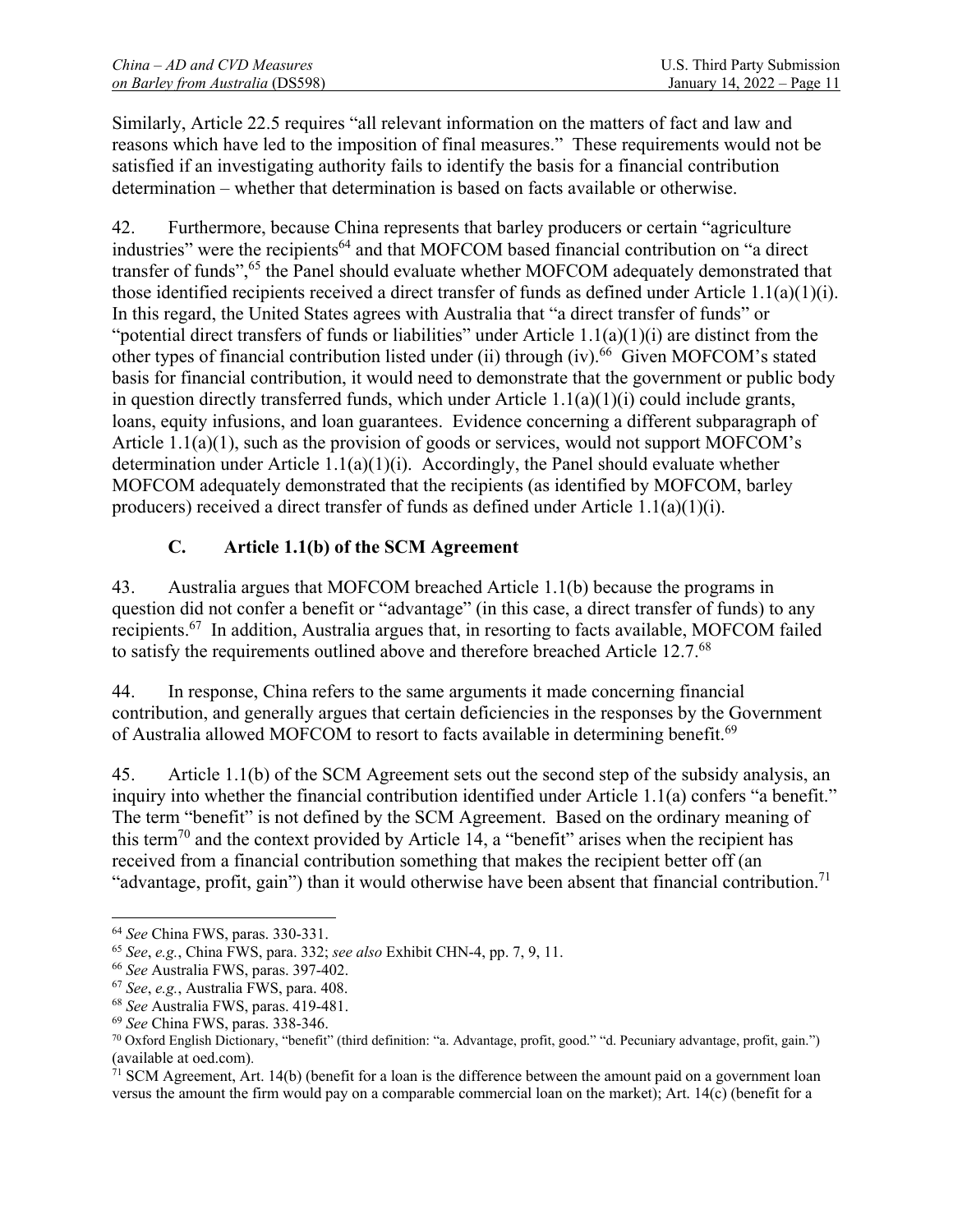The focus of the inquiry is on the "benefit to the recipient" rather than the cost to the government.72

46. Article 14 of the SCM Agreement governs the method by which an investigating authority calculates the amount of the benefit and is directly relevant context given the textual cross-reference to calculating "the benefit to the recipient conferred pursuant to paragraph 1 of Article 1"73

47. For grants, under the benefit-to-the-recipient approach, the recipient is made better off by the unencumbered access to the financial contribution. Thus, "the act of identifying the 'benefit' (under Article 1.1) is normally the same as the act of measuring the 'benefit' (under Article 14)."74 As the panel in *EC – Large Civil Aircraft (Panel)* observed: "[I]n the context of a grant, the magnitude of the subsidy is properly determined on the basis of the amount of funding actually transferred by means of the grant."75

48. Accordingly, the Panel should evaluate whether MOFCOM adequately demonstrated the "benefit to the recipient" – i.e., that Australian barley producers benefited from direct transfers of funds, as defined under Article 1.1(a)(1)(i). As represented by China, this determination relied upon the use of facts available, as opposed to the information supplied by the Australian respondents.76 Thus, in addition to the foregoing, the Panel should evaluate whether MOFCOM's determinations of benefit satisfied all of the requirements of Article 12.7 outlined above.

## **D. Article 2.1(c) and Article 2.4 of the SCM Agreement**

49. Australia argues that China failed to substantiate its specificity determinations using positive evidence or to "conform to the principles governing an assessment of specificity set out in Article 2.1 of the SCM Agreement."<sup>77</sup> Australia also argues that the conditions of Article 12.7 were not satisfied (e.g., "necessary" information was not missing from the record), so MOFCOM had no basis to rely upon facts available for its specificity determinations.<sup>78</sup>

50. China argues that because its specificity determinations were based on the "other factors" under Article 2.1(c), it was not required to examine the conditions of Articles 2.1(a) or (b).<sup>79</sup> It also argues that because the Government of Australia did not supply certain information relevant

 $\overline{\phantom{a}}$ 

loan guarantee is the difference between the amount that the firm pays on a loan guaranteed by the government and the amount that the firm would pay on a comparable commercial loan absent the government guarantee). *See Canada – Aircraft (AB)*, para. 157; *EC – Large Civil Aircraft (AB)*, para. 973; *US – Carbon Steel (India) (AB)*, para. 4.123.

<sup>&</sup>lt;sup>72</sup> SCM Agreement, Art. 14 ("Calculation of the Amount of a Subsidy in Terms of the Benefit to the Recipient"); see *Canada – Aircraft (AB)*, para. 154. *See also US – Carbon Steel (India) (AB)*, para. 4.123. 73 SCM Agreement, Art. 14.

<sup>74</sup> *US – Lead and Bismuth II (Panel)*, para. 122. 75 *EC – Large Civil Aircraft (Panel)*, para. 7.1969, fn. 5724. 76 *See* China FWS, para. 346. 77 Australia FWS, para. 486.

<sup>78</sup> Australia FWS, paras. 512-513.

 $79$  China FWS, para. 384.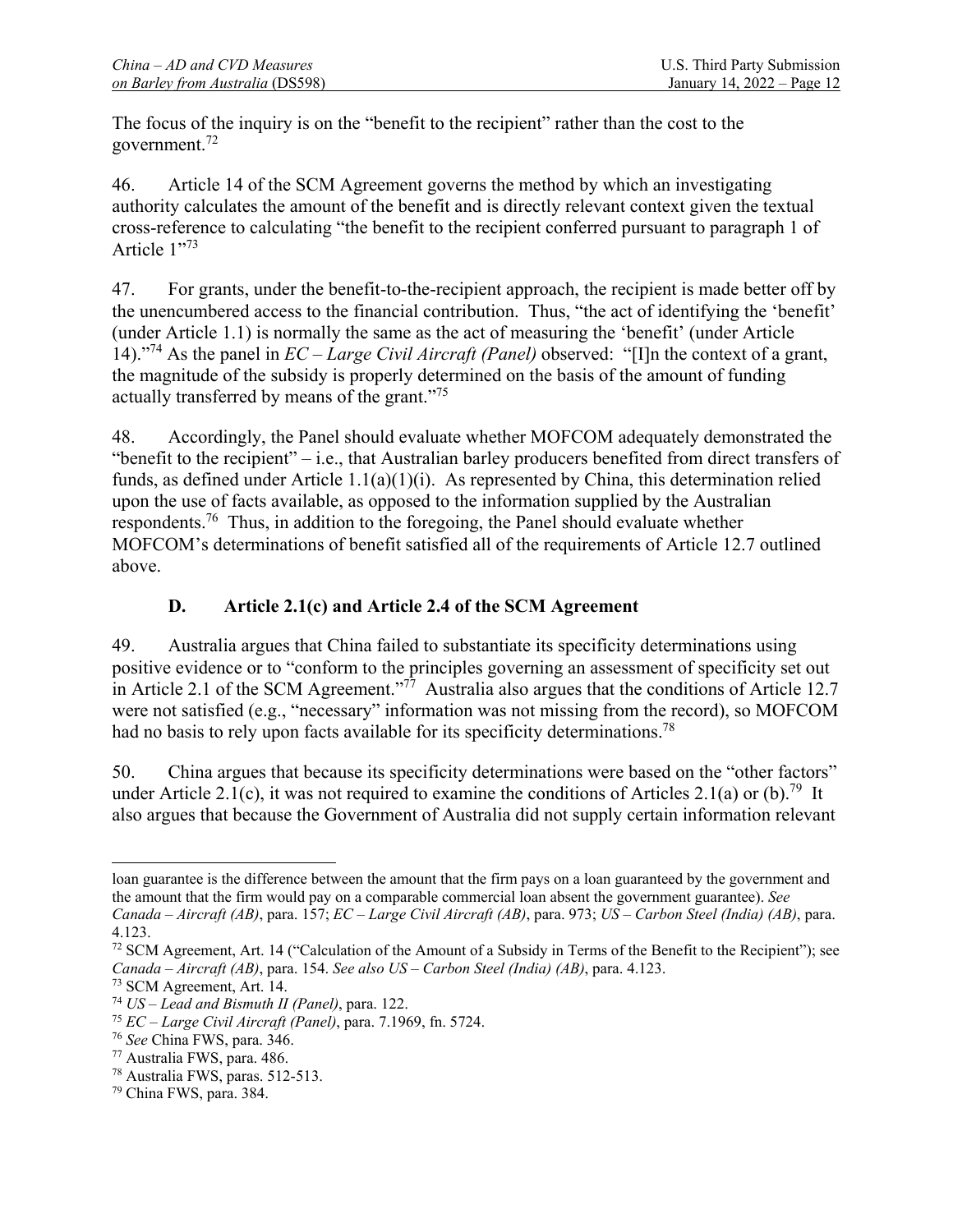to the Article 2.1(c) "other factors", MOFCOM was entitled to find *de facto* specificity using facts available.<sup>80</sup>

51. Article 1.2 of the SCM Agreement provides that a subsidy can only be subject to countervailing measures if it is "specific in accordance with the provisions of Article 2." Article 2.1 "sets out a number of principles for determining whether a subsidy is specific by virtue of its limitation to an enterprise or industry or group of enterprises or industries ('certain enterprises')."<sup>81</sup> Accordingly, the "central inquiry" under Article 2.1 is to determine whether a subsidy, as defined in paragraph 1 of Article 1, is specific to "certain enterprises" within the jurisdiction of the granting authority.<sup>82</sup>

52. Article 2.1(c) establishes that, "notwithstanding any appearance of non-specificity" resulting from application of subparagraphs (a) and (b), a subsidy may nevertheless be "in fact" specific. Application of Article 2.1(c) is a fact-driven, context-dependent exercise. In conducting its analysis under Article 2.1(c), an investigating authority "may" consider "other factors" $-$  i.e., the four factors set out in the second sentence of Article 2.1(c): use of a subsidy program by a limited number of certain enterprises, predominant use by certain enterprises, the granting of disproportionately large amounts of subsidy to certain enterprises, and the manner in which discretion has been exercised by the granting authority in the decision to grant a subsidy. An authority need not examine all four factors when conducting its analysis.<sup>83</sup> The third sentence of Article 2.1(c) sets out two additional considerations to be taken into account when conducting a *de facto* specificity analysis: the "extent of diversification of economic activities within the jurisdiction of the granting authority" and the "length of time during which the subsidy programme has been in operation."

53. The analysis in Article 2.1 is informed by the obligation in Article 2.4 that any specificity determination "shall be clearly substantiated on the basis of positive evidence." In this regard, the panel in *US – Antidumping and Countervailing Duties (China)* observed that "it is the duty of a panel reviewing an investigating authority's determination to conduct a "critical and searching" examination, based on the information contained in the record and the explanations given by the authority in its published report."<sup>84</sup>

54. Accordingly, the Panel should evaluate whether MOFCOM evaluated the programs in question, satisfied each condition set forth under Article 2.1(c), and did so in a manner that was "clearly substantiated on the basis of positive evidence." The United States offers comments on certain textual interpretations argued by the parties.

55. First, in identifying the basis for MOFCOM's specificity determinations, China indicates that it was based on MOFCOM's "reason to suspect that the barley industry is a major user of the funds."85 Although the first sentence of Article 2.1(c) refers to "reasons to believe that the subsidy may in fact be specific", it is as the precondition for the investigating authority to

 $\overline{\phantom{a}}$ 

<sup>&</sup>lt;sup>80</sup> China FWS, paras. 393-398.<br><sup>81</sup> *US – Anti-Dumping and Countervailing Duties (China) (AB)*, para. 364.

<sup>&</sup>lt;sup>82</sup> US – Anti-Dumping and Countervailing Duties (China) (AB), para. 366.<br><sup>83</sup> US – Softwood Lumber IV (Panel), para. 7.123.<br><sup>84</sup> US – Anti-Dumping and Countervailing Duties (China) (Panel), para. 9.50.<br><sup>85</sup> See, e.g., Ch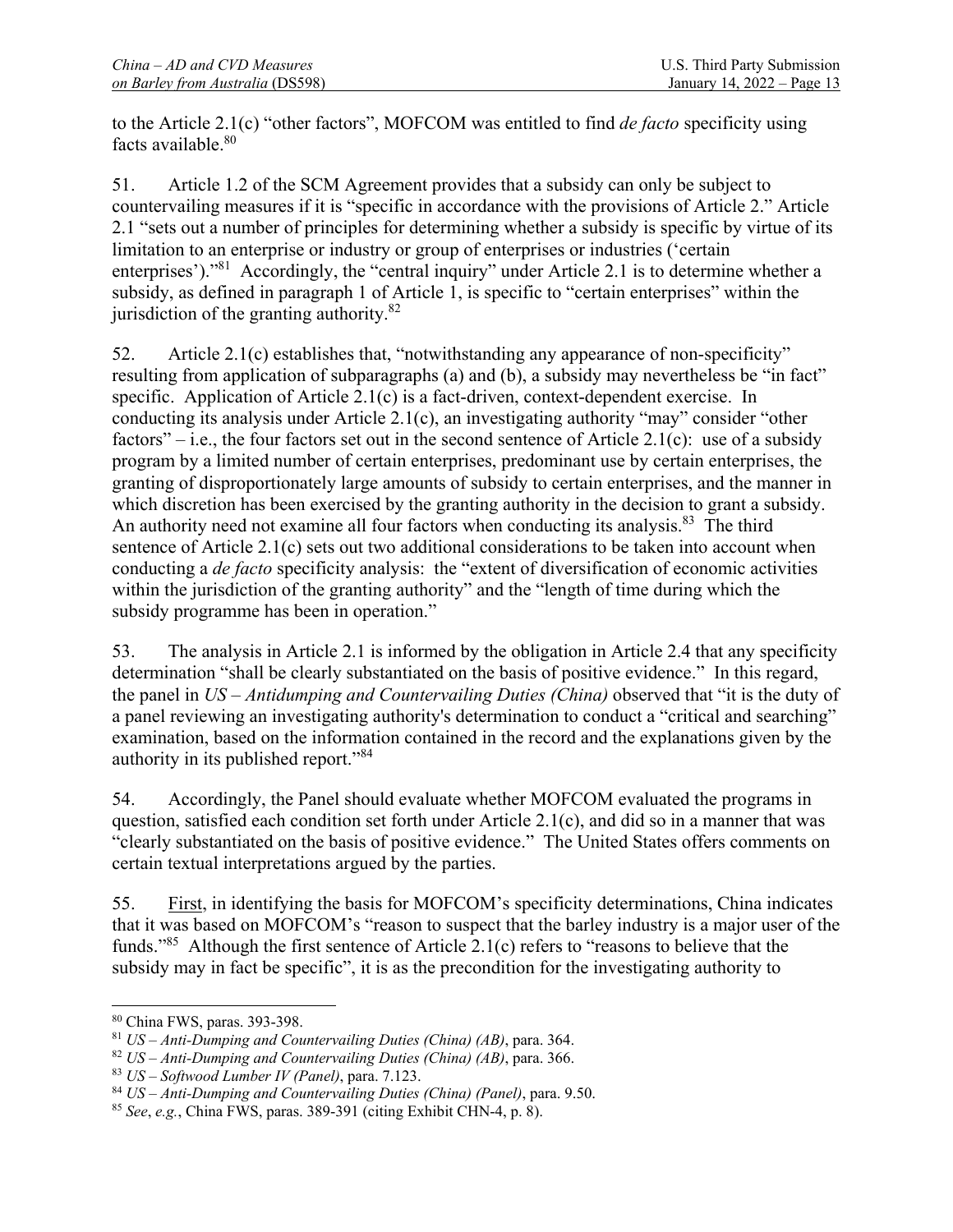"[consider] other factors". The "reasons to believe" are not a basis for the investigating authority to find *de facto* specificity, a determination which must satisfy the requirements of Articles 2.1(c) and 2.4, outlined above.

56. Second, in purporting to identify the "other factors" relied upon by MOFCOM, China relies upon text that is not found in Article 2.1(c). Specifically, China refers to two "other factors": that barley is a major crop "in terms of the cultivated areas, yield and output value" and that "the Australian Government gives priority to agriculture."86 These are not among the four "other factors [that] may be considered" in evaluating *de facto* specificity under Article 2.1(c).<sup>87</sup>

57. Elsewhere China does refer to "predominant use of certain enterprises"<sup>88</sup> and "use of a subsidy programme by a limited number of certain enterprises",<sup>89</sup> two factors identified under Article 2.1(c). However, China simply equates those factors with different factors which are absent from Article 2.1(c). China asserts that "giv[ing] priority to agriculture ... was explicitly relating to a factor provided for in Article 2.1(c), *i.e.*, 'use of a subsidy programme by a limited number of enterprises."<sup>90</sup> Similarly, China asserts that the fact that barley is a major crop "constituted factual basis that barley industry was predominant user of the subsidies under the program."91 These arguments would effectively substitute factors that, as noted above, were not included in Article 2.1(c) for factors that were. If an investigating authority bases its *de facto* specificity determination on a factor that is not provided for under Article 2.1(c), that determination would be inconsistent with the SCM Agreement.

58. Third, assuming *arguendo* that MOFCOM based its specificity determinations on one of the Article 2.1(c) factors China now cites  $-$  i.e., "predominant use by certain enterprises" or "use . . . by a limited number of certain enterprises" – the Panel would need to evaluate whether MOFCOM clearly substantiated on the basis of positive evidence that such use was limited to "certain enterprises". Here, although China suggests that the "certain enterprises" identified by MOFCOM were barley producers, the limitations it identifies are with respect to (i) the entire agriculture industry or (ii) a collection of different crops, one of which is barley, that "accounted for 80% of all crops in terms of the cultivated area, yield, and output value."<sup>92</sup> For the two factors identified by China, to satisfy the requirements of Articles 2.1(c) and 2.4, an investigating authority would need to identify how the subsidy is limited to or predominately used by the "certain enterprises" it identified.

- 90 China FWS, para. 390 (emphasis added).
- <sup>91</sup> China FWS, para. 391.

 $\overline{\phantom{a}}$ <sup>86</sup> *See*, *e.g.*, China FWS, para. 392. China cites these factors with respect to one of the three subsidy programs in question. It indicates that "[s]imilar languages" underpin the *de facto* specificity determinations for the other two. <sup>87</sup> The four factors are:

<sup>&</sup>quot;use of a subsidy programme by a limited number of certain enterprises, predominant use by certain enterprises, the granting of disproportionately large amounts of subsidy to certain enterprises, and the manner in which discretion has been exercised by the granting authority in the decision to grant a subsidy.

<sup>88</sup> China FWS, para. 391.

<sup>89</sup> China FWS, para. 390.

<sup>92</sup> *See* China FWS, paras. 389, 391. Specifically, it refers to Australia's "barley industry".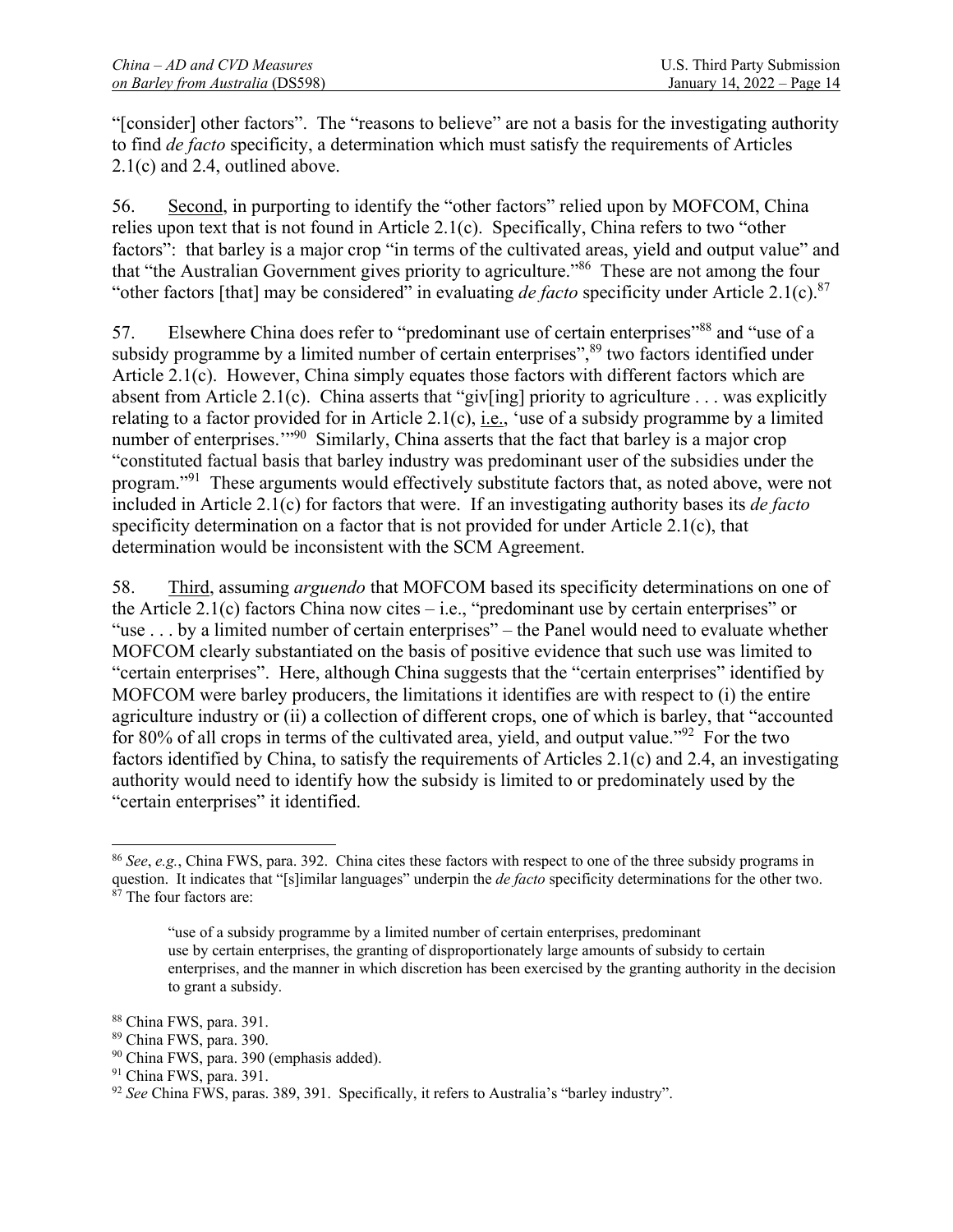59. Finally, the United States notes that many of China's arguments pertain to MOFCOM's reliance on facts available. As outlined above, MOFCOM would need to satisfy the requirements for recourse to facts available under Article 12.7 of the SCM Agreement.

## **IV. CLAIMS REGARDING ARTICLES 3.1 AND 3.5 OF THE AD AGREEMENT AND ARTICLES 15.1 AND 15.5 OF THE SCM AGREEMENT**

60. Australia argues that MOFCOM breached Articles 3.1 and 3.5 of the AD Agreement and Articles 15.1 and 15.5 of the SCM Agreement because it did not conduct a proper non-attribution analysis with respect to certain "known" factors, including the role of Chinese government support policies to producers of wheat and corn, the uncompetitive production costs of the domestic industry, qualitative differences between subject Australian and domestically produced barley, and non-subject imports during the period of investigation.<sup>93</sup>

61. China argues that MOFCOM properly examined and dismissed the first three factors and that the interested parties failed to provide "evidence[] that third country non-subject imports were injuring the domestic industry at the same time as subject imports."<sup>94</sup>

62. The second sentences of Article 3.5 of the AD Agreement and Article 15.5 of the SCM Agreement require an investigating authority to examine "all relevant evidence" before it both to ascertain whether there was a causal link between the dumped and subsidised imposts and the injury experienced by the domestic industry and to examine whether factors other than the dumped or subsidised imports were also causing injury. The third sentences of Articles 3.5 and 15.5 require an authority to examine "any known factors other than the [dumped or subsidised] imports which at the same time are injuring the domestic industry" to ensure that "the injuries caused by these other factors must not be attributed to the [dumped or subsidised] imports." A non-attribution analysis is therefore necessary if (i) there are one or more other known factors other than the dumped or subsidised imports that (ii) are injuring the domestic industry (iii) at the same time.

63. The AD Agreement does not specify the particular methods and approaches an authority may use to conduct a non-attribution analysis.<sup>95</sup> The question of whether an investigating authority's analysis is consistent with Article 3 of the AD Agreement and Article 15 of the SCM Agreement should turn on whether the authority has in fact evaluated these factors and whether its evaluation is supported by positive evidence and reflects an objective examination, as required by Article 3.1 and Article 15.1.96

64. Based on the above discussion, the United States observes that the Panel must determine if the investigating authority demonstrated in its investigation that it examined other "known

 $\overline{\phantom{a}}$ 

<sup>93</sup> *See* Australia FWS, paras. 673-695. 94 *See* China FWS, paras. 518-543. 95 *US – Hot-Rolled Steel (AB)*, para. 224; *see also US – Tyres (AB)*, para. 252 (stating, in safeguard proceedings conducted under the China Accession Protocol, "[t]he extent of the analysis of other causal factors that is required will depend on the impact of the other factors that are alleged to be relevant and the facts and circumstances of the particular case").

<sup>96</sup> *EC – Countervailing Measures on DRAM Chips (Panel)*, paras. 7.272-7.273 (citing *US-Hot-Rolled Steel (AB)*, paras. 192-193).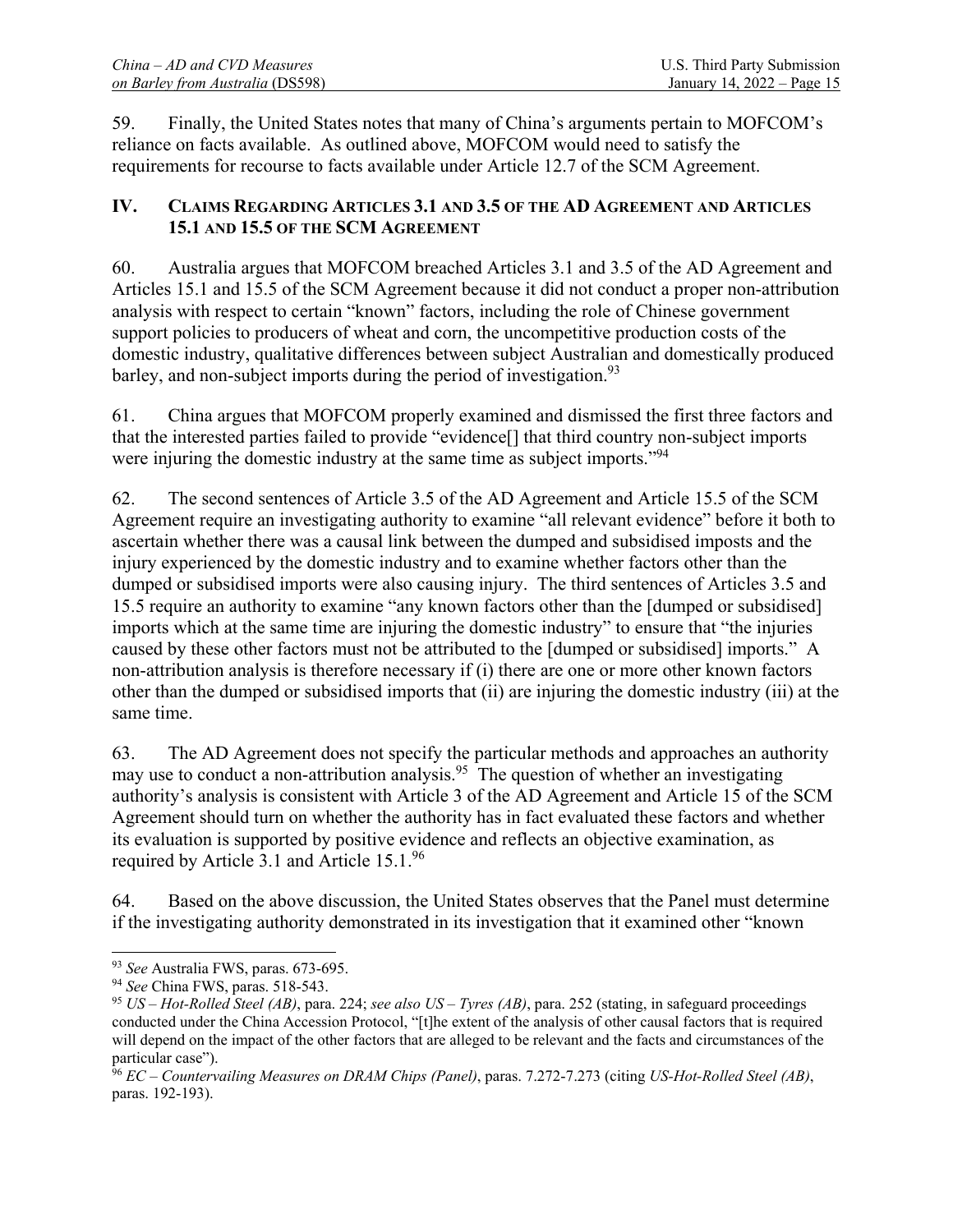factors" within the meaning of Article 3.5 of the AD Agreement and Article 15.5 of the SCM Agreement, and based its causation analysis on an examination of all relevant evidence. The conclusions must be those an unbiased and objective investigating authority could have reached.<sup>97</sup>

## **V. CLAIMS REGARDING ARTICLE 5 OF THE AD AGREEMENT AND ARTICLE 11 OF THE SCM AGREEMENT**

65. Australia contends that China breached Article 5.1, 5.2, 5.3, and 5.4 of the AD Agreement and Articles 11.1, 11.2, 11.3, and 11.4 of the SCM Agreement because at the initiation stage neither MOFCOM nor the petitioning entity, the China International Chamber of Commerce (CICC) "identified a single Chinese barley producer or association of producers".98 For this defect, among others, Australia also argues that MOFCOM acted inconsistently with Article 5.8 of the AD Agreement and Article 11.8 of the SCM Agreement by failing to reject the petitions.99

66. China argues that the AD and CVD applications were excepted from the requirement to provide a list of all known producers of the like product for two reasons: China's barley industry is "fragmented . . . with exceptionally large number of producers"<sup>100</sup> and:

Since the domestic industry on behalf of which the applications were made is the Chinese barley industry with all Chinese barley producers, and there are numerous barley growers, the list of known producers was not relevant to the definition of the scope of the domestic industry.101

67. The United States provides several comments on the proper interpretation of the requirements Article 5.2 of the AD Agreement and Article 11.2 of the SCM Agreement, and the degree to which China's arguments disregard those requirements. The chapeau to Article 5.2 and paragraph (i) of that Article provide that the petition "shall contain such information as is reasonably available to the applicant on the following:

Where a written application is made on behalf of the domestic industry, the application shall identify the industry on behalf of which the application is made by a list of all known producers of the like product (or associations of the like product) and to the extent possible, a description of the volume and value of domestic production of the like product accounted for by such producers."<sup>102</sup>

 $\overline{\phantom{a}}$ 

<sup>97</sup> *See* AD Agreement, Art. 17.6. *See also*, *e.g.*, *US – Countervailing Measures on Certain EC Products (21.5 – EC)*, para. 7.82 (referring to the Appellate Body report in *US – Cotton Yarn (Panel)*, as well as other reports concerning the AD Agreement, and observing that its role was to assess "whether the investigating authorities properly established the facts and evaluated them in an unbiased and objective manner.").

<sup>98</sup> *See* Australia FWS, paras. 759-775. 99 *See* Australia FWS, para. 761 (arguing that MOFCOM also failed to properly examine the degree of support or opposition to the applications).<br><sup>100</sup> China FWS, para. 555.

<sup>&</sup>lt;sup>101</sup> See China FWS, paras. 553-560.<br><sup>102</sup> Emphasis added. Article 11.2 of the SCM Agreement contains parallel language on countervailing duty investigations.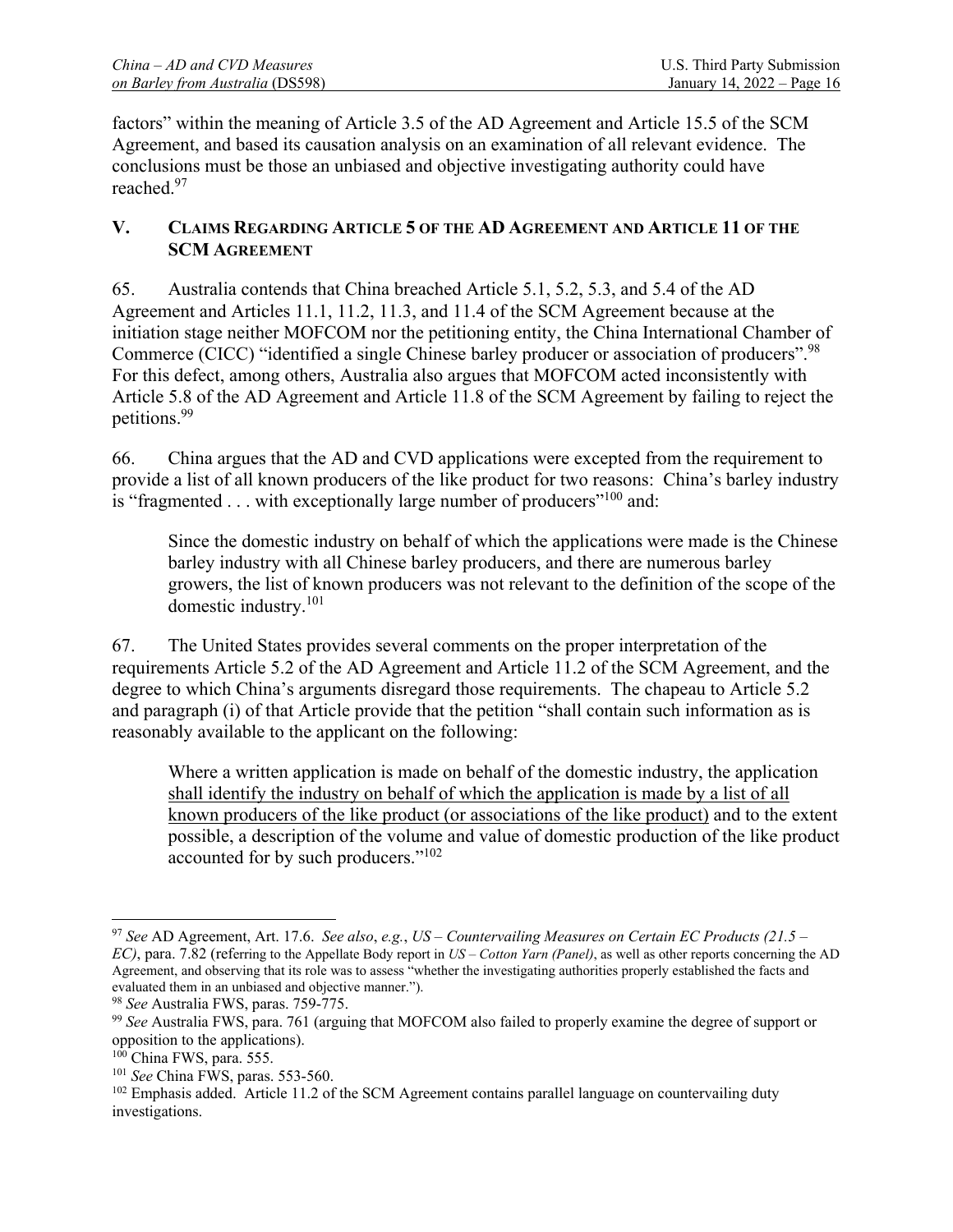68. Accordingly, Article 5.2(i) of the AD Agreement and Article 11.8(i) of the SCM Agreement require that written applications requesting the initiation of anti-dumping or countervailing duty investigations contain, among other things, "the identity of the applicant" and, where "on behalf of the domestic industry," a "list of all known domestic producers of the like product (or associations of domestic producers of the like product) . . . ." It also requires a "description of the volume and value of the domestic production of the domestic like product by the applicant."

69. As the panel report observed in *US – Softwood Lumber V*, and both Australia and China note, these provisions "oblige the applicant to provide reasonably available information of the relevant matters."103

70. In turn, Article 5.3 of the AD Agreement and Article 11.3 of the SCM Agreement, require authorities to "examine the accuracy and adequacy of the evidence provided in the [applications] to determine whether there is sufficient evidence to justify the initiation of an investigation." The panel report in *Guatemala – Cement I* observed that while "the quantum and quality of evidence to be required of an investigating authority prior to initiation of an investigation would necessarily have to be less than that required of that authority at the time of making a final determination," the term "sufficient evidence" nevertheless required "a factual basis to the decision of the national investigative authorities and this factual basis had to be susceptible to review under the Agreement."<sup>104</sup>

71. China does not dispute Australia's statement that the applications in question failed to "identif[y] a single Chinese barley producer or association of producers" or that no such producer or association was "reasonably available".105 China appears to concede both points. Instead, China argues that the list of known producers (or associations) required under Articles 5.2(i) and 11.2(i) "was not relevant" because their "specific purpose was to 'identify the industry on behalf of which the application is made'", and the "domestic industry on behalf of which the applications were made is the Chinese barley industry with all barley producers."<sup>106</sup> However, China appears to omit that one of the ways in which the application "shall identify the industry on behalf of which the application is made" is "by a list of all known producers of the like product  $\dots$  <sup>107</sup> Contrary to China's argument, that requirement is explicit and mandatory.

72. In addition, China argues that "[i]t would be unimaginable that the numerous farmers could be expected to individually express their opinions directly to MOFCOM."108 However, nothing in the text of Article 5.2(i) of the AD Agreement or Article 11.8(ii) of the SCM

 $\overline{\phantom{a}}$ 

<sup>&</sup>lt;sup>103</sup> US – Softwood Lumber V, para. 7.54. See also Australia FWS, para.746; China FWS, para. 568.<br><sup>104</sup> Guatemala – Cement I (Panel), para. 5.36. See also EC – Bed Linen (Panel), para. 6.199 (considering that the only

basis upon which a panel can review an authority's examination of the accuracy and adequacy of information filed in a petition is by reference "to the determination that examination is in aid of – the determination whether there is sufficient evidence to justify initiation", which is itself primarily based on an examination of the information contained in the relevant petition).

<sup>&</sup>lt;sup>105</sup> *See* China FWS, paras. 558-560.<br><sup>106</sup> China FWS, para. 560.<br><sup>107</sup> AD Agreement, Art. 5.2(i) (emphasis added).<br><sup>108</sup> *See* China FWS, para. 554.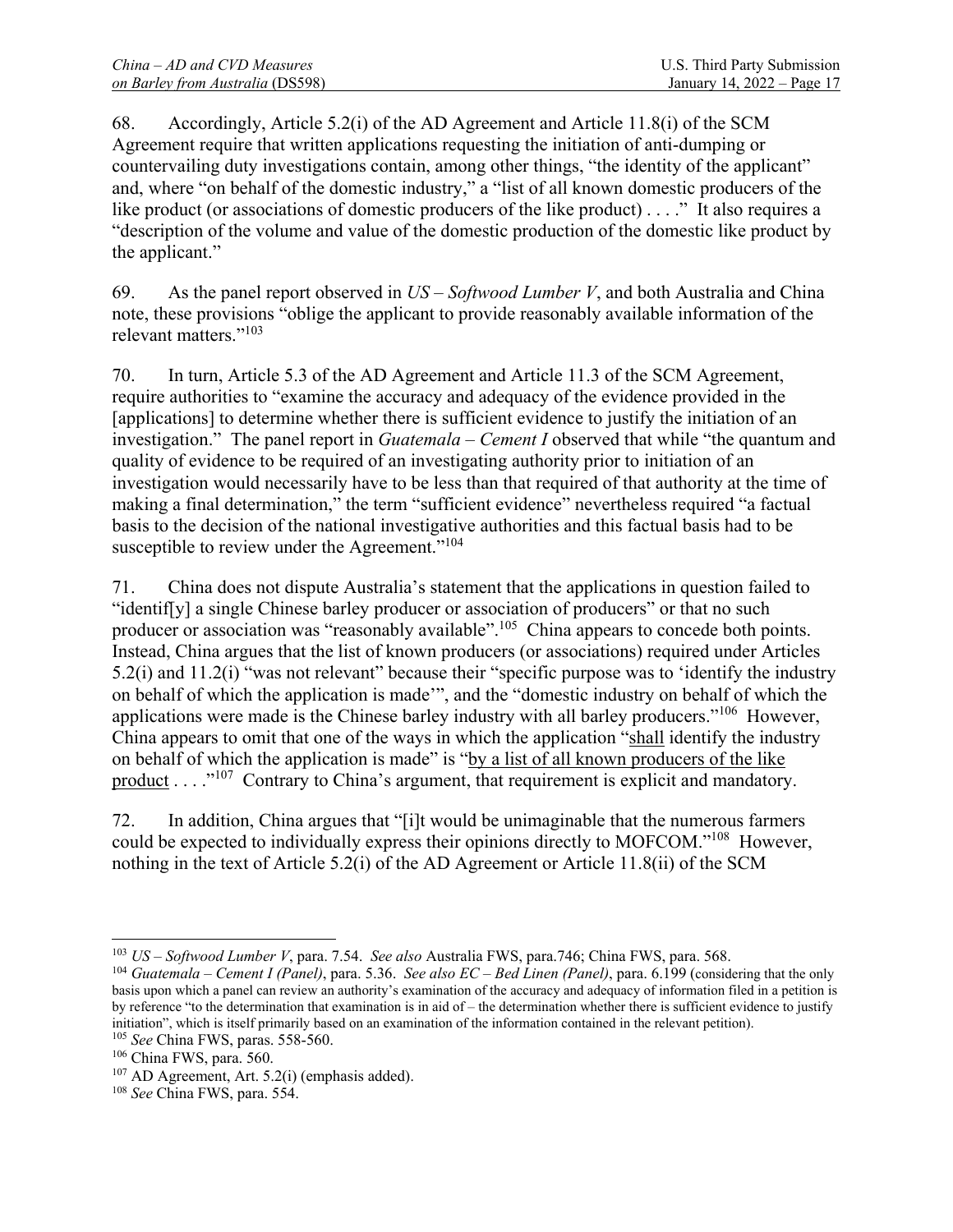Agreement would require that. Rather, what these provisions require is "a list of all known producers of the like product."

73. The only text cited by China in support of its position is the footnote under Article 5.4 of the AD Agreement and Article 11.4 of the SCM Agreement, a separate set of provisions that directs authorities to undertake "an examination of the degree of support for, or opposition to" petitions, allows authorities to evaluate the standing of applicants using "statistically valid sampling techniques" in the case of "fragmented industries."<sup>109</sup> To the extent China is arguing that this footnote under a different provision exempted CICC from filing a list of all known producers with their applications, and obviated the need for MOFCOM to request and review such a list, a plain reading of Article 5.2(i) and Article 11.8(ii) reveals no such exemptions.

74. China does argue that CICC annexed a list of "[r]elevant organizations" in six provinces in the proprietary version of the applications, and that MOFCOM duly determined that these organizations accounted for "more than 50%" of total domestic production of barley.<sup>110</sup> However, China does not appear to argue that this confidential list, whatever it contains, satisfied the requirement to list all known domestic barley producers that were reasonably available to the CICC.

75. With the above considerations in mind, the Panel should evaluate whether an unbiased and objective authority could have concluded that there was sufficient information in the applications concerning all domestic barley producers known to the petitioner to justify initiation of the investigations.<sup>111</sup> As part of this evaluation, the Panel should assess whether the written applications on behalf of the domestic barley industry included a list of all known domestic producers of like product (or associations) based on reasonably available information.

## **VI. CLAIMS RELATED TO ARTICLES 12.2 AND 12.2.2 OF THE AD AGREEMENT AND ARTICLES 22.3 AND 22.5 OF THE SCM AGREEMENT**

76. Australia argues that MOFCOM acted inconsistently with Articles 12.2 and 12.2.2 of the AD Agreement and Articles 22.3 and 22.5 of the SCM Agreement by failing to publish all relevant information on matters of fact, law, and reasons concerning the dumping, subsidy, injury, and causation determinations. $112$ 

77. China argues that it properly identified the bases and information sources for the findings in its dumping, countervailing duty, and injury determinations.<sup>113</sup> China also argues that because Australia did not "engag[e] in any meaningful discussion based on the specific languages in the Final Determinations [it] could not discharge its burden of proof for substantiating its claim of violation.114 This argument echoes China's assertions throughout its submission that Australia

<sup>&</sup>lt;sup>109</sup> China FWS, para. 555.

<sup>&</sup>lt;sup>110</sup> *See* China FWS, para. 550.<br><sup>111</sup> *See* Australia FWS, para. 754.<br><sup>112</sup> *See* Australia FWS, paras. 940-958.<br><sup>113</sup> *See* China FWS, para. 696.<br><sup>114</sup> China FWS, para. 696.